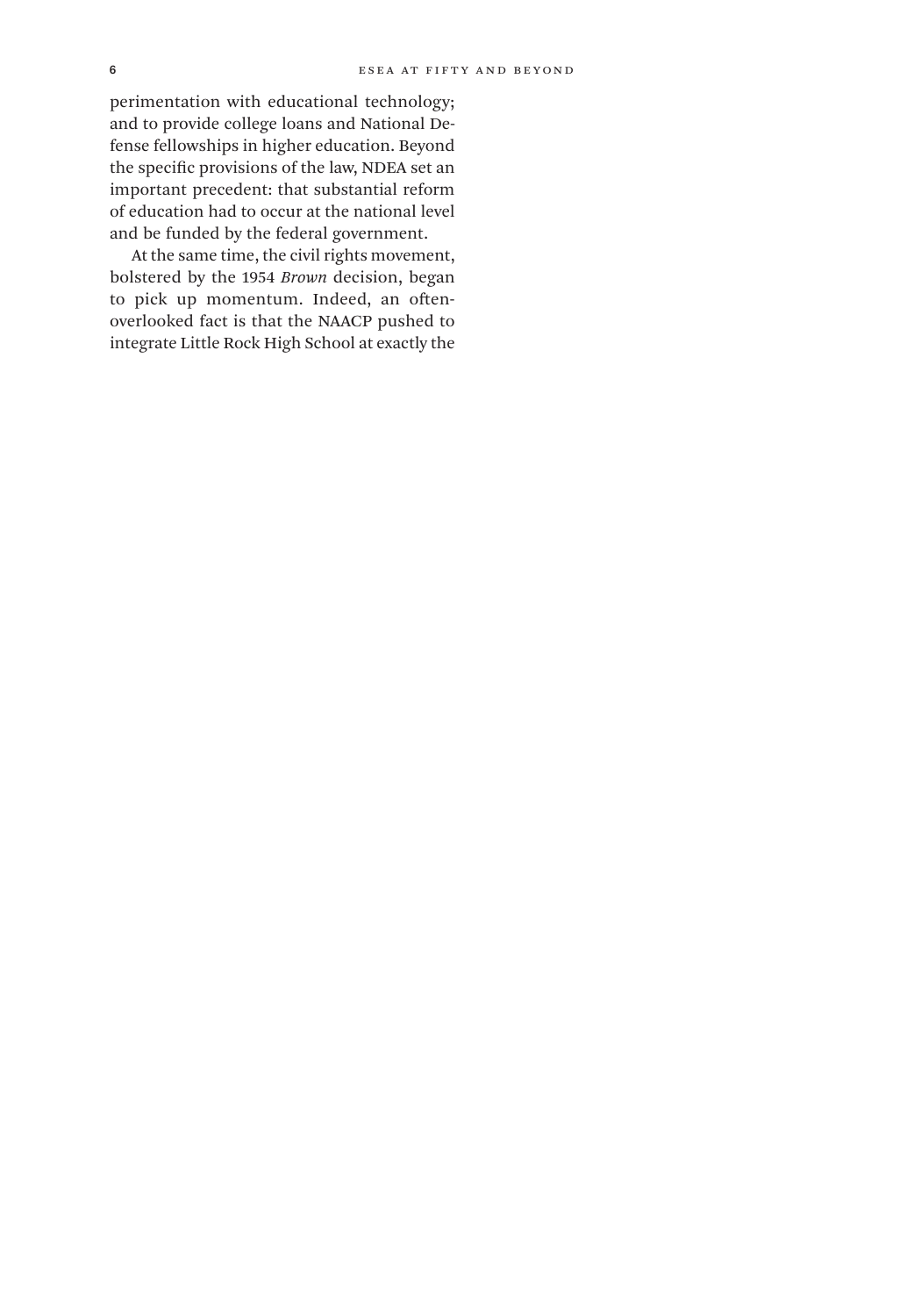action; otherwise, he said, "the other America will continue to exist, a monstrous example of needless suffering in the most advanced society in the world" (191).

The early 1960s focus on poverty once again drew attention to the role the federal government might play in ensuring that all Americans were offered equal educational opportunity. The decentralized nature of American education, and the reliance of schools on local property taxes for their funding, had long contributed to the disparities in education. Through the 1920s, states paid only a small share of the total funds for education. That began to change with the Great Depression as nationally prominent educators pushed states to boost their spending to offset major disparities across their districts, one of the major equity initiatives of the era.

Still, by 1940, states contributed only roughly 30 percent of the average educational costs. By 1964, that figure had increased to 40 percent, but as Stephen Bailey and Edith Mosher point out, the quality of education varied in direct proportion to the availability of local tax revenues. The increase in state spending had little effect on the "glaring" financial and educational inequities. "Grim differences in school-district revenues continued to exist," they explain, and urban districts in particular were habitually underfunded, "a morbid manifestation of mal-apportioned and rurally dominated state legislatures" (1968, 13). As evidence of the mid-decade disparities, the authors point to the examples of two states. In 1966, for example, New York State spent \$912 per pupil and Mississippi  $$315 (14).<sup>2</sup>$  Grim though these differences may have been for 1966, we might wish to compare these figures with expenses today. Recent data shows that in 2011 New York State spent \$18,167 per pupil, whereas Mississippi spent \$8,104 and Utah \$6,452 (Cornman 2013). Then, as today, American leaders struggled to provide fiscal equity.

As the late Michael Katz pointed out, histories of the War on Poverty disagree about the relative influence of ideas, bureaucratic politics, and political strategy. ESEA has its own prismatic history. We suggest that three stories

underlie the origins of ESEA, each with its own guiding logic.

First is the view that ESEA was hatched in the White House as a way to alleviate poverty, principally through providing funds that would give poor children an educational leg up, allowing them to boost themselves out of desperate conditions. This story tends to stress the significance of individuals, emphasizing both the leaders who fomented change and the individual child as the target of policy intervention. Second, ESEA can also be seen as a way for Congress to direct funding to areas most affected by poverty. Here the emphasis falls on the work of groups in spreading ideas, coming to compromise, and viewing poverty as a social curse that had broad roots. The third way of understanding the origins of ESEA, a view that is less common, is to see it as part of early- to mid-1960s efforts to reenvision education, primarily emphasizing the need for innovation, experimentation, and research. These three depictions of ESEA are not necessarily mutually exclusive, nor are they completely irreconcilable. However, we highlight these perspectives because they help illustrate tensions within American political and educational culture, both then and now. Moreover, we see them as prismatic perspectives that allow us to develop a fuller account of federal education policy.

# *Story I: The President, Francis Keppel, and the U.S. Office of Education*

On becoming president in November 1963 after the assassination of President Kennedy, Lyndon Johnson inherited a variety of proposals that had been in the works under the Kennedy administration. Among these were broad plans for an attack on poverty, something Johnson enthusiastically embraced as a foundation for his own presidency and, ultimately, for the Great Society. One key component of the War on Poverty that quickly gained Johnson's attention was public education.

Legislation proposing large-scale federal funding did not enjoy much success during Kennedy's administration. In early 1961, Kennedy proposed a large, but ultimately unsuc-

**<sup>2.</sup>** Figures are in 1966 dollars.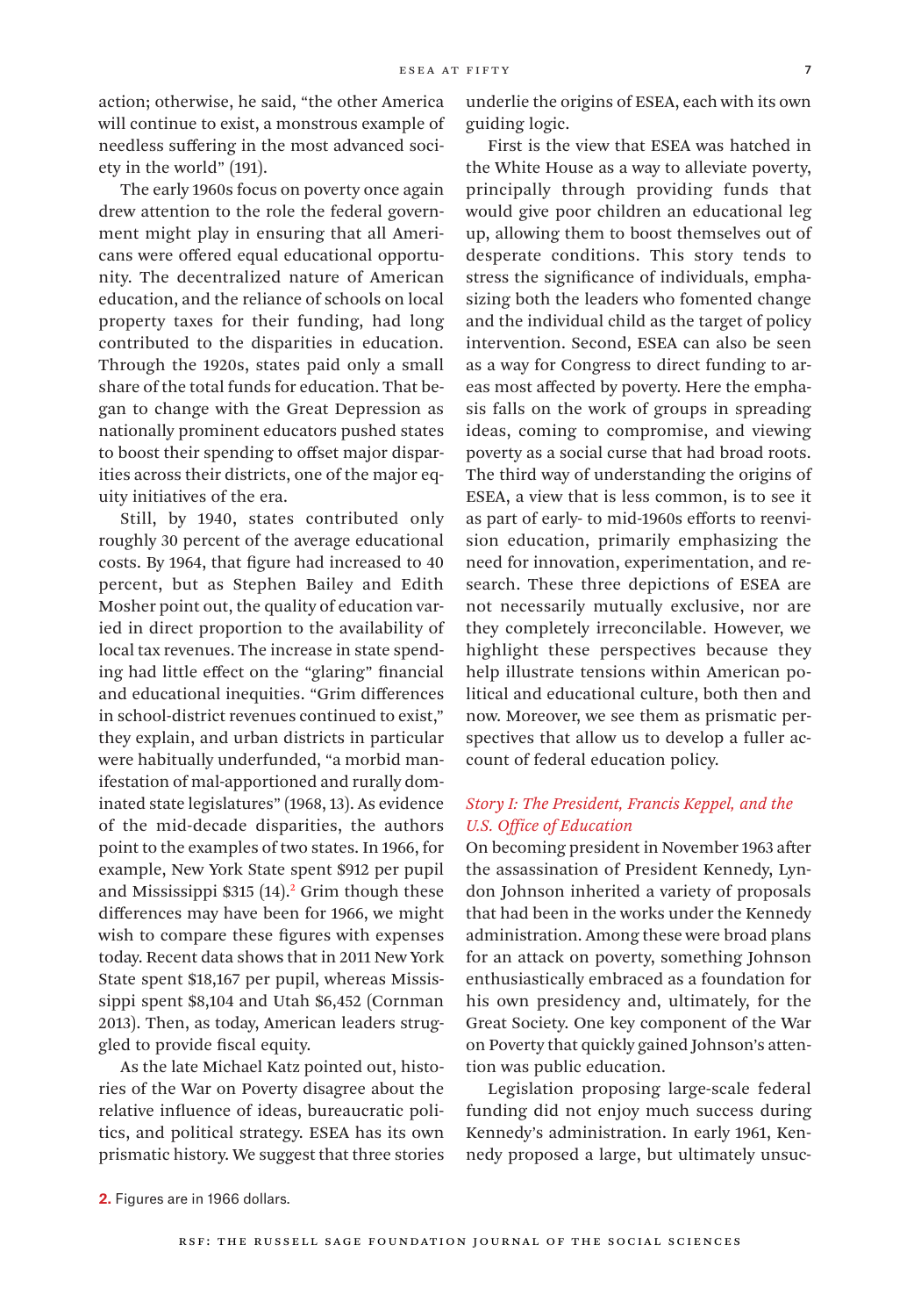cessful, education package totaling grants of \$2.3 billion to be spent by states over three years for the construction of school buildings and for increasing teachers' salaries. Throughout 1962 and 1963, the Kennedy administration developed a variety of proposals, including provisions to assist with school construction and teacher salaries, but the U.S. Office of Education (USOE) also worked on a series of programs that identified the basic requirements for upgrading the educational system. Such efforts sought to build off NDEA.

The National Education Association (NEA) had long supported the idea of more federal educational spending but federal spending faced three main obstacles. First, southerners were worried that federal aid to schools would contain requirements for forced integration of African Americans and whites. Second, many local-control stalwarts resisted any aid that could lead to federal control of American schools or school curricula. Third, was the opposition of influential religious organizations—especially the National Catholic Welfare Conference (NCWC), an organization of American bishops, and the National Catholic Education Association (NCEA)—which took the position that they would support no federal aid to education, general or categorical, unless it also provided some kind of educational aid to parochial school children.

At this point in the story the role of one individual becomes supremely important: U.S. Commissioner of Education Francis Keppel. Keppel had been elevated to the position of dean of the Harvard Graduate School of Education at the age of thirty-two by Harvard President James B. Conant. Keppel spent a successful fourteen years as dean before he became the U.S. commissioner of education, serving from 1962 to 1965. Many scholars, including Julie Roy Jeffrey, tend to attribute much of the successful formulation of ESEA to Keppel's political and intellectual acumen.

According to one of his colleagues, Keppel shrewdly developed a solution to the parochial school funding problem. His reasoning went something like this: "'Suppose,' [Keppel] said, 'that a Federal-aid program could be put together in which the money would go to the public schools but the services it purchased would be available to all pupils, no matter where they went to school, whether in public institutions or nonpublic. The benefit would be to the pupil, not to the school'" (quoted in Jeffrey 1978, 74).

Once a funding compromise had been worked out, leaders at USOE were fairly certain that money would immediately help. As one Senate committee report put it,

School superintendents, educational leaders, and research scholars have provided evidence that there is no lack of techniques, equipment, and materials which can be used or developed to meet this problem, but that the school districts which need them most are least able to provide the necessary financial support. There was virtually unanimous agreement among those testifying that aid to the educationally deprived child represented the basic approach to widespread improvement in the country. (Quoted in Jennings 2001, 8)

This confidence that the schools already had solutions to educating children in poverty provided the conceptual foundation for Title I.

The task of distributing the \$1 billion in new funds became the responsibility of the USOE. According to John F. Hughes, the first administrator of Title I funds at the USOE, struggles both within the federal agency and between USOE and the state departments of education led to other challenges. The chief state school officers tended to be traditionalists, in favor of general aid not categorical aid. The USOE Title I staff knew that to make their program successful they needed allies within each state department (Hughes and Hughes 1972). Therefore, the USOE team "created" a new state-level "position" to which they began to direct federal correspondence: the state "Title I Coordinator."

The USOE Title I group also believed that to make Title I a substantive categorical program it needed a glamor name—like Head Start that would symbolize its primary mission. Title I's original legislative heading was Financial Assistance to Local Educational Agencies for the Education of Children of Low-Income Families, not a phrase that falls trippingly off the tongue. Therefore, USOE staff adopted a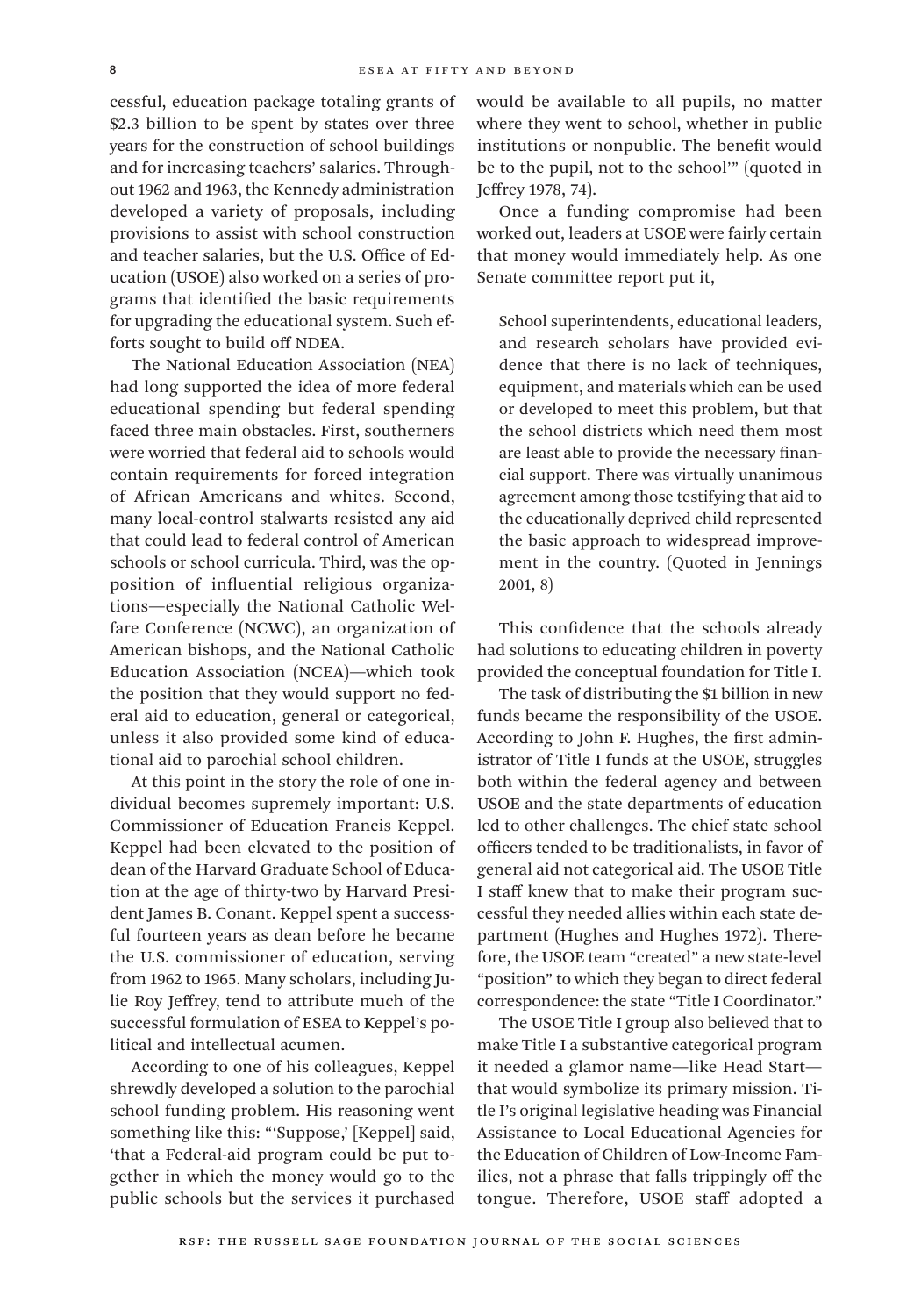phrase for the program that only recently had entered into academic usage: *compensatory education*. If the new understanding of Title I's purpose was as compensatory education, the shift was more than a simple rhetorical one. It may have added glamor to the title, but it also established a theoretical, if not ideological, foundation that would become the justification for the kinds of programs that Title I was to financially support.

# *Story II: Broad-Based Consensus to Focus on Concentrated Areas of Poverty*

Helping the individual child was one way of looking at the purpose of education proposals of the 1960s, but other contemporaries were influenced by work that emphasized the broad social challenges that faced children growing up in poverty.

Since the early 1940s, Congress had provided federal impact aid to local school districts that lost property tax revenue due to the presence, within district boundaries, of military bases or tax-exempt federal property. At times, additional funding was provided when a federal project or activity caused an influx of people into a community, resulting in an increased number of children needing an education.

One influential group of educators and scholars looking into federal educational support (organized by the Bank Street School of Education) had previously recommended that the federal government provide aid to what they called "educational disaster areas." The Bank Street report explained that "on the basis of suitable criteria, including a standard test of literacy and achievement, educational disaster areas should be designated. Federal funds sufficient to achieve presently attainable national educational standards should be made available to school systems in these areas" (Kearney 1967, 186).

The notion that poverty went beyond the individual child had been advanced, by Harrington, and it was now becoming accepted knowledge among Washington politicians. As Senator Carl Perkins explained it, "all studies show that educational deficiencies are nowhere more marked than in the poverty of the schools that serve the children of the poor this is true in the heart of our great cities and

throughout many rural communities in America" (quoted in Jennings 2001, 6).

Such a view soon spread through Congress. As one Senate report explained it matter-offactly, "The heart of the problem lies in our elementary and secondary school systems where there are concentrations of American children of poverty. . . . It has been apparent for some time that there is a close relationship between conditions of poverty and lack of educational development and poor academic performance. . . . Under Title I of this legislation the schools will become a vital factor in breaking the poverty cycle by providing full educational opportunity to every child regardless of economic background" (quoted in Jennings 2001, 6).

Indeed, when Senator Wayne Morse, the manager of the bill in the Senate, explained the origins of the law, he used similar terms:

Last year my subcommittee had a brainstorm. We were working on impacted areas legislation. I felt that we needed a new section to this impacted area legislation to provide Federal funds for another types of impact—namely the impact of poverty and deprivation upon youngsters in the lowstandard school districts of the country and in rural and urban slums. We talked about it for quite a while as an amendment to the impacted area legislation. Finally we introduced a separate bill.

We didn't think we had a chance of getting it passed last year, but we felt we could get some hearings. That's how the Morse Bill of last year came into being. Unless you understand this bill and its history, you can't possibly understand Title I of the Perkins-Morse bill (P.L. 89–10). (Quoted in Bailey and Mosher 1968, 27)

Despite Morse's rhetoric, it was not only the Senate that inserted such ideas into public discussion.

## *Story III: Federal Stimulus to Educational Innovation*

Richard I. Miller, who chaired a team charged by Congress to complete an evaluation of ESEA's Title III—issued in a 1967 report titled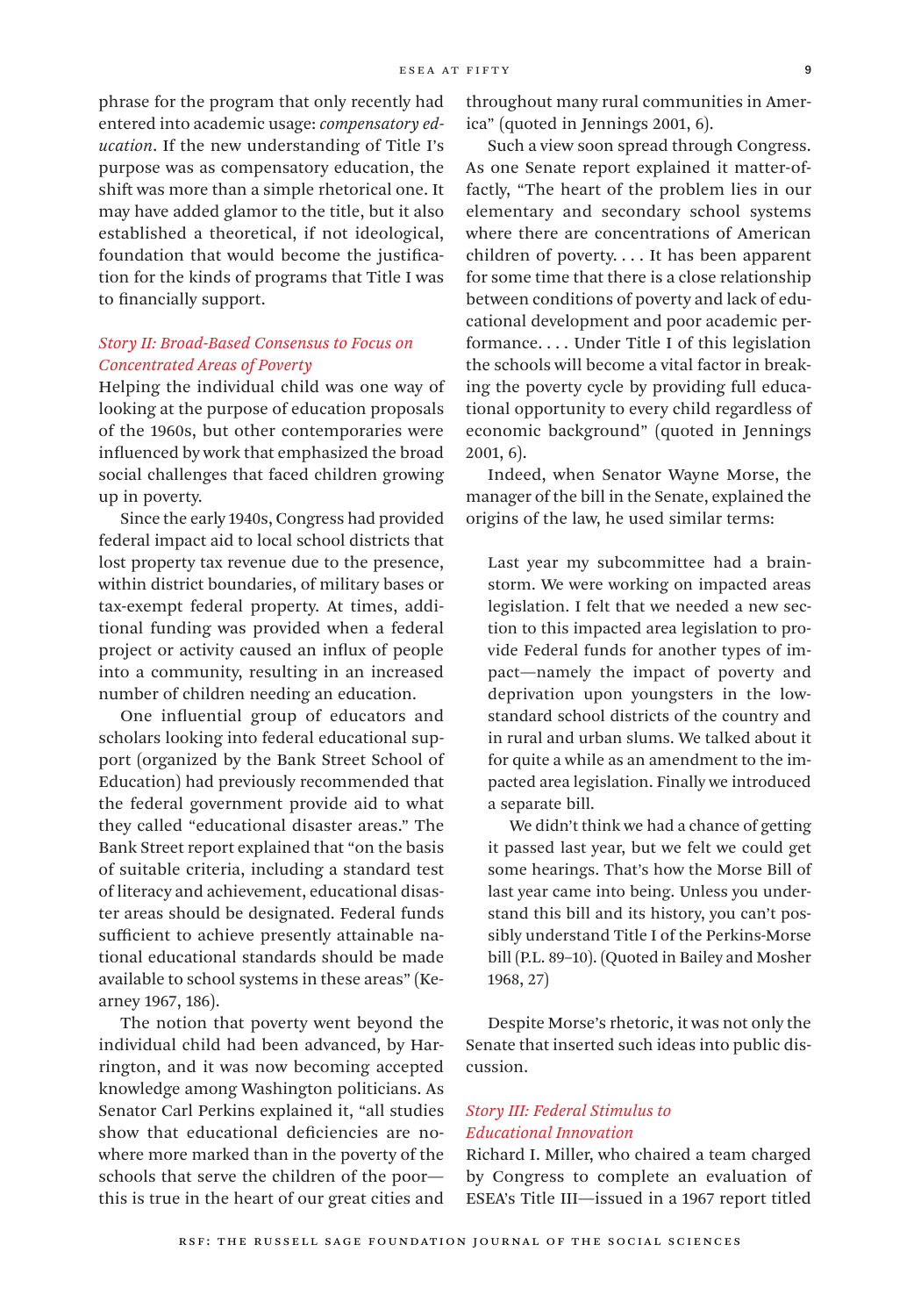*Catalyst for Change*—argued that the Task Force President Johnson established in 1964 to propose broad ideas for the reform of American education had originally conceived a plan that was much closer to Title III than to Title I. Johnson's original charge to the committee was to rethink urgent problems in education and to recommend possible solutions to these problems, a goal that was reputedly influential in composing the first draft of ESEA. In particular, Miller noted that early versions of ESEA reflected two core concepts hatched by the presidential task force. Notably, because the task force held private meetings and its report was never made public, most accounts of its proceedings and recommendations are based on review of the report in the Johnson archives or on interviews with participants after the fact.3 Its first stance emphasized its members' belief that American educational improvement required dispensing with the practice of offering piecemeal support for small-scale individual projects; instead, the task force wanted to focus federal support squarely on assistance for large-scale model programs and institutions. According to this view, the American educational problem was not as much a shortage of new ideas as the absence of solid means for converting these ideas into usable forms in the classroom (Miller 1967, 15–16).

Second, the task force wanted to avoid providing general aid to schools and districts and instead wanted to fund outside institutions, such as museums, libraries, private nonprofit groups, or local community centers. Because school systems were concerned primarily with meeting the exigencies of day-to-day operations, the task force logic went, schools and districts often stifled efforts at introducing new ideas or new kinds of services. Thus emerged, as Miller explained it, the task force brainchild of creating "supplementary educational centers that would be financed by the Federal Government and staffed by artists, museum directors, novelists, journalists and the like—designed to bring about change and to provide new services from the outside in" (1967, 16). Some scholars, such as Hugh Davis

Graham, have seen the supplementary education center plan as the Task Force's "most original creation." Graham describes the idea as the "subversive favorite" of William Cannon chief of the Bureau of the Budget's Division of Education, Manpower, and Sciences—because such centers could offer a "massive lever for change" and would not be "hostage to local educational establishments." And, as many commentators have pointed out, the individuals who most favored the supplementary education center idea also tended to be rather cynical about American educators and deeply skeptical about the ability of the public schools to reform themselves (Graham 1984, 67, 63).

By all accounts, neither of the two original task force proposals fared well as their recommendations became diluted into the kind of legislative provisions that had political viability. Why? To have model institutions officially sponsored by the federal government, for example, smacked too much of federal control, and grants made to private nonprofit groups raised worries that religious schools could potentially be direct recipients of Title III funding. The model institutions idea was therefore downgraded to a relatively minor role in the legislation—a strategic move designed to mollify both congressional critics and groups that had been traditionally resistant to certain kinds of educational funding, such as the National Education Association. "Thus ESEA Title I was born," Miller recounted, "although the idea was never really mentioned in the Task Force." Title I "became the major title and Title III, which was formed from the core of the Task Force recommendations, slipped into the background" (1967, 16).

Together these three origin stories provide a fuller, if somewhat conflicted, account of how ESEA came into being. Once ESEA was enacted, however, the divergent rationales for its creation influenced the divergent ways ESEA was put to use, particularly in the mid-1960s to mid-1970s, as the effects of the civil rights movement radiated throughout U.S. politics and policymaking.

**3.** Miller's view of the Task Force differs markedly from that offered by Julie Roy Jeffrey, who saw the task force primarily as a "legitimizing device" (1978, 75).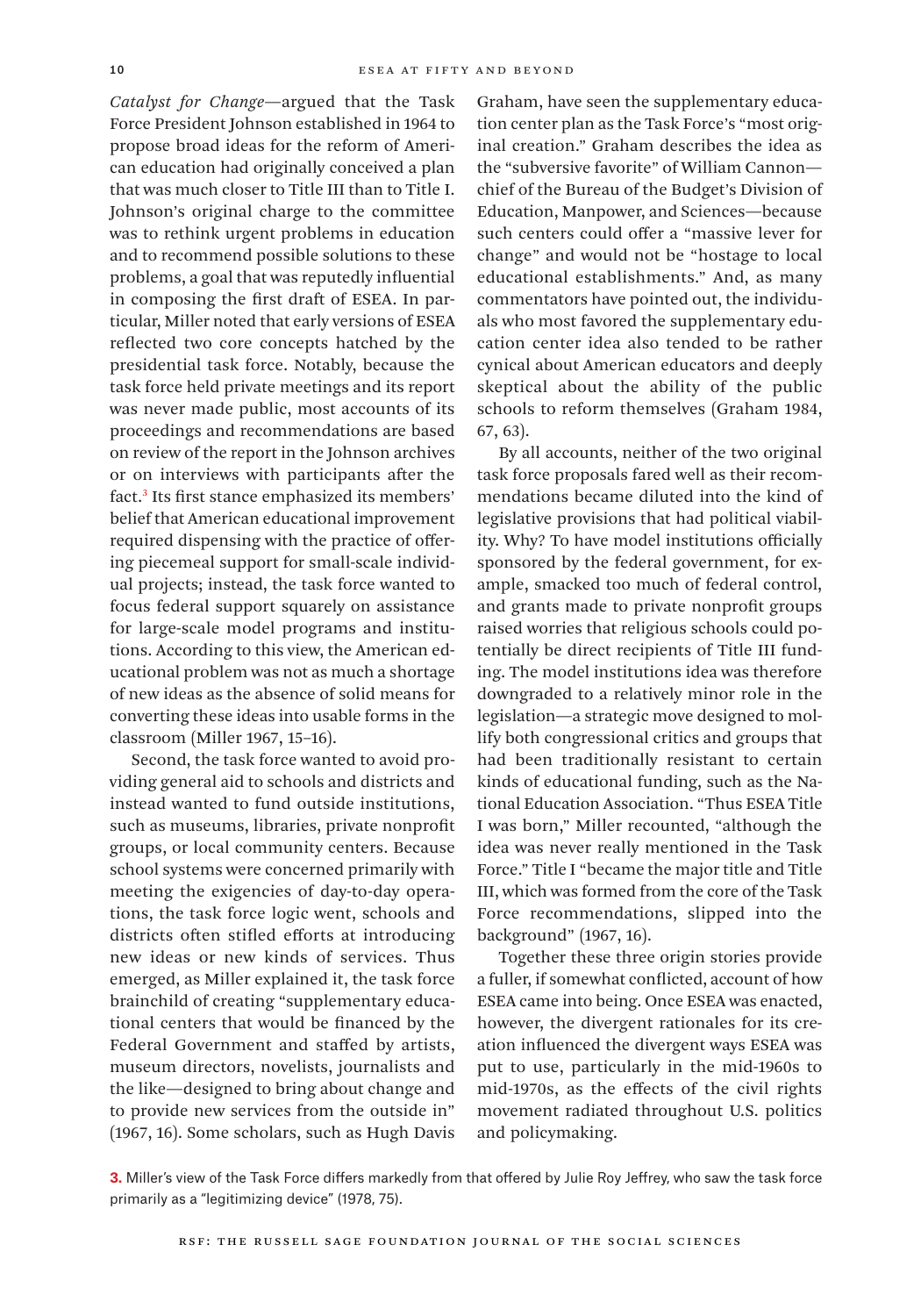#### Expanding Aspirations for ESEA

The multiple authors of ESEA may have had modest aspirations for using federal power to change U.S. educational practices, but other actors at the federal level were at the time seeking more fundamental transformations in the racial organization of schooling. Thus, although ESEA's origin stories provide some evidence of a federal transformative educational agenda, the story of desegregation and integration and the effects of the civil rights movement on the growing federal education agenda paints a much more ambitious picture, though that ambition was at first judicial rather than executive or legislative. Eventually, however, those ambitions were fused when federal officials used ESEA to promote desegregation.

### *ESEA and Civil Rights in Education*

Over the course of the 1960s, the federal effort both to desegregate schools and to improve educational practices often reinforced one another. In some instances, Congress took its cue from federal court decisions and extended the civil rights agenda, creating more opportunities for previously excluded groups, such as special needs students and English learners. In other instances, Congress adapted carrot and stick strategies initially developed to promote desegregation to induce local districts and states to undertake education reforms they would not have otherwise tackled.

*ESEA as Leverage for Desegregation* Despite the Supreme Court's unanimous ruling in *Brown v. Board of Education* in 1954 requiring southern schools to desegregate, few complied with the court's order. The limited compliance that took place was in border states where African American populations were comparatively small. In the Deep South, as massive resistance to integration roared in the late 1950s, only a federal military presence, which President Eisenhower reluctantly ordered, produced token desegregation of Little Rock's Central High. Other states required equally forceful efforts to produce equally token results. Even as late as the 1962–1963 school year, less than half of 1 percent of African American children in the South attended school with whites. Omitting Texas and Tennessee, the percentage

drops to less than a fifth of 1 percent (0.17 percent) (Rosenberg 1991, 50).

As the civil rights movement pursued a strategy of direct action and civil disobedience, media images of police dogs lunging at children and fire hoses blasting away at peaceful protesters were splashed across the nation's television screens, galvanizing northern public opinion against southern segregationists. Congress, in turn, responded with the landmark 1964 Civil Rights Act. Among its many elements, the Civil Rights Act included Title VI, which barred the spending of federal money in any program that discriminated on the basis of race, including public schools.

The restructuring of southern schools was not a direct aim of ESEA, but in conjunction with Title VI of the Civil Rights Act, ESEA's commitment to spend federal funds was a forceful lever to induce compliance with the federal government's nondiscrimination policies, a lever possibly more powerful than federal district court rulings. As Erica Frankenberg and Kendra Taylor write in this issue, the massive influence of ESEA dollars induced southern states to comply much more rapidly with *Brown v. Board of Education* than they otherwise would have*.*

Although federal educational funds were limited when the Civil Rights Act was enacted in 1964, the issue became much more pressing the next year as the enactment of ESEA opened a significant flow of federal money to districts and states. To be eligible for federal funds, school districts had one of three options: declare that they did not racially segregate students, demonstrate compliance with a court order to desegregate, or submit a voluntary desegregation plan. In many states, the draw of federal dollars outweighed the commitment to racially segregated schooling. As federal dollars began to flow, the number of African American children attending previously all-white schools jumped dramatically: from the 1965– 1966 to the 1966–1967 school year, the percentage of African American students in the South who attended school with whites increased from roughly 6 percent to nearly 17 percent. Two years after that, the figure stood at 32 percent (Rosenberg 1991, 50).

As Frankenberg and Taylor explain, the fed-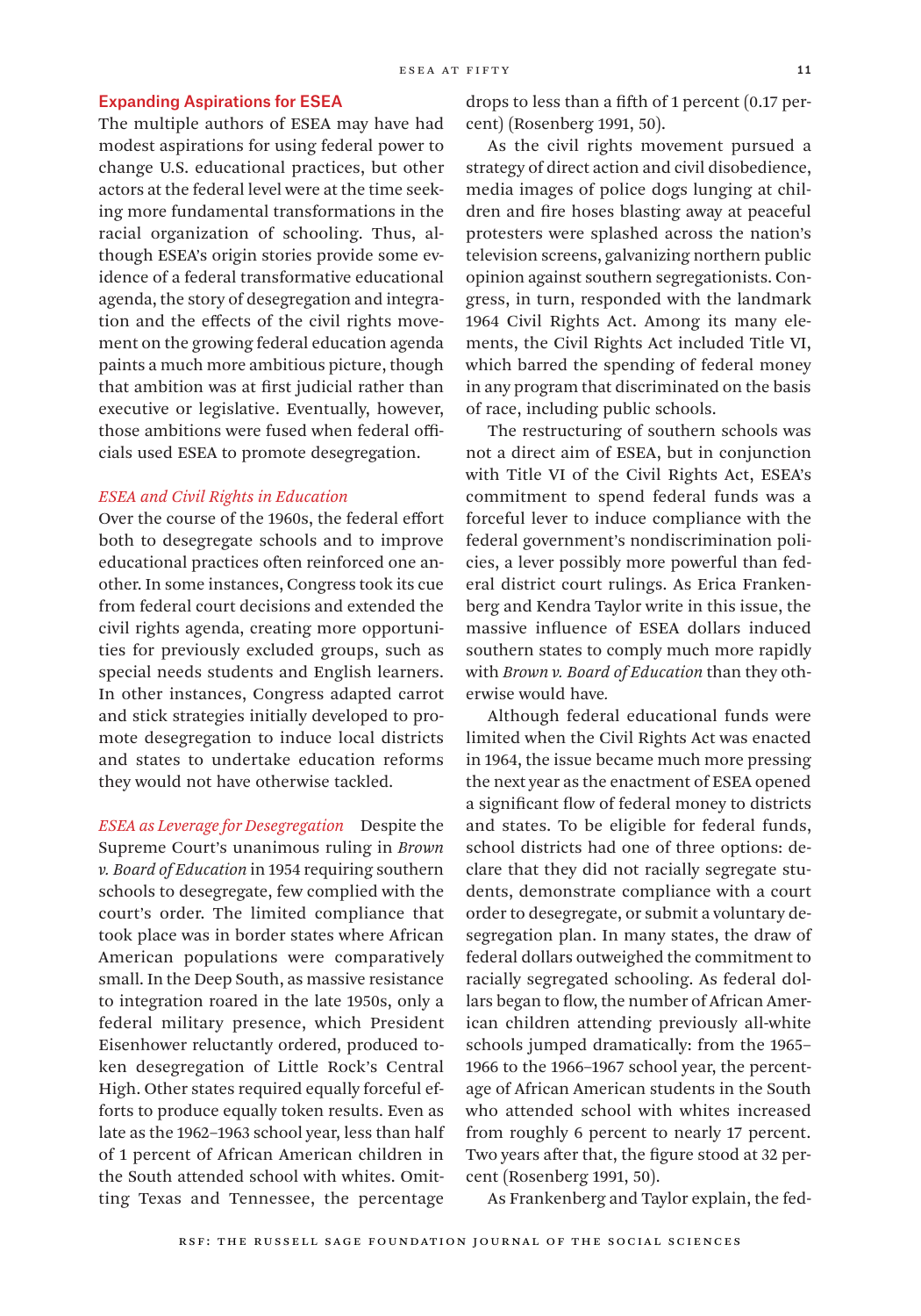eral legislative and executive branches continued the momentum that the courts began, even though this willingness to act depended entirely on political pressure. Desegregation of northern schools posed a different set of challenges. In the South, plaintiffs were challenging districts that had followed state laws that required racial segregation. In contrast, northern racial segregation typically resulted from the racially biased operation of laws and policies that were race-neutral on their face (see, generally, Douglas 2005). For example, a school district might build new neighborhood schools in locations where their students would be mainly white or black because of residential segregation. In Congress, northern representatives and senators who were willing to require integration in the South were also willing to fight forced busing and other remedies for segregation in their region.

The Department of Health, Education, and Welfare, which had responsibility for enforcing the law, was often more concerned with maintaining relationships with local educational officials than ensuring compliance with Title VI of the 1964 Civil Rights Act. The NAACP at one point undertook a massive lawsuit against HEW seeking to compel HEW's compliance with Title VI and shut off the flow of federal money to local school districts—more than forty were named in the lawsuit—that were not making any progress toward desegregation. Eventually, NAACP prevailed in that case, *Adams v. Richardson* (351 F. Supp 636, 1972), forcing HEW to start the process of shutting down the flow of federal money to districts in violation of the Civil Rights Act. The increasing pressure quickly forced compliance with Title VI.

Today, fifty years after ESEA, the federal position on racial integration has effectively reversed. Federal courts now interpret the Constitution not as requiring racially balanced schools, but as forbidding any racial classification of students. In its 2007 *Parents Involved in Community Schools* decision (551 U.S. 701), the U.S. Supreme Court ruled that under most circumstances local school districts may not use individual students' race as the decisive factor in assigning them to schools, except to remedy past overt, official discrimination. As

a result, local school districts that want to make diversity a priority have to step carefully to avoid running afoul of federal courts. In addition, local political will to promote racial integration has diminished significantly in the United States. In 2011, the U.S. Department of Education (ED) and Department of Justice jointly issued guidance on diversity, but by this point many school districts had already eliminated race-conscious student assignment policies (Sokol 2014; McDermott et al. 2014).

*The Bilingual Education Act and English-Language Learner Education* The hard-fought victories of the civil rights movement also inspired other groups to pursue greater educational justice through both courts and Congress. The claims of English learners emerged, in significant part, from the events of the 1960s that radicalized a generation of Mexican American activists and students. In California, and to a lesser extent Texas, these activists demanded changes to classroom language practices that had isolated and denigrated Mexican American students and their culture. Their demands for basic respect for Mexican American students led to calls for bicultural and bilingual programs that granted full recognition of the equal status of Mexican American students within schools. In addition, the 1965 immigration reform led to a new wave of immigration that has given the U.S. public school student population its highest proportion of immigrant students—many of whom are classified as English-language learners—since the early twentieth-century wave of European immigration.

Texas Senator Ralph Yarborough, a former rural educator himself, led the charge to enact the 1968 Bilingual Education Act, also known as Title VII of ESEA. The bill, the first federal effort to ensure that language minority students received some assistance in their first language, imposed no obligations on states or school districts and simply offered modest grants to schools seeking to build such programs. Moreover, the act did not address a perennial tension in programs for English learners: should federal policies seek to promote the learning and use of English or should federal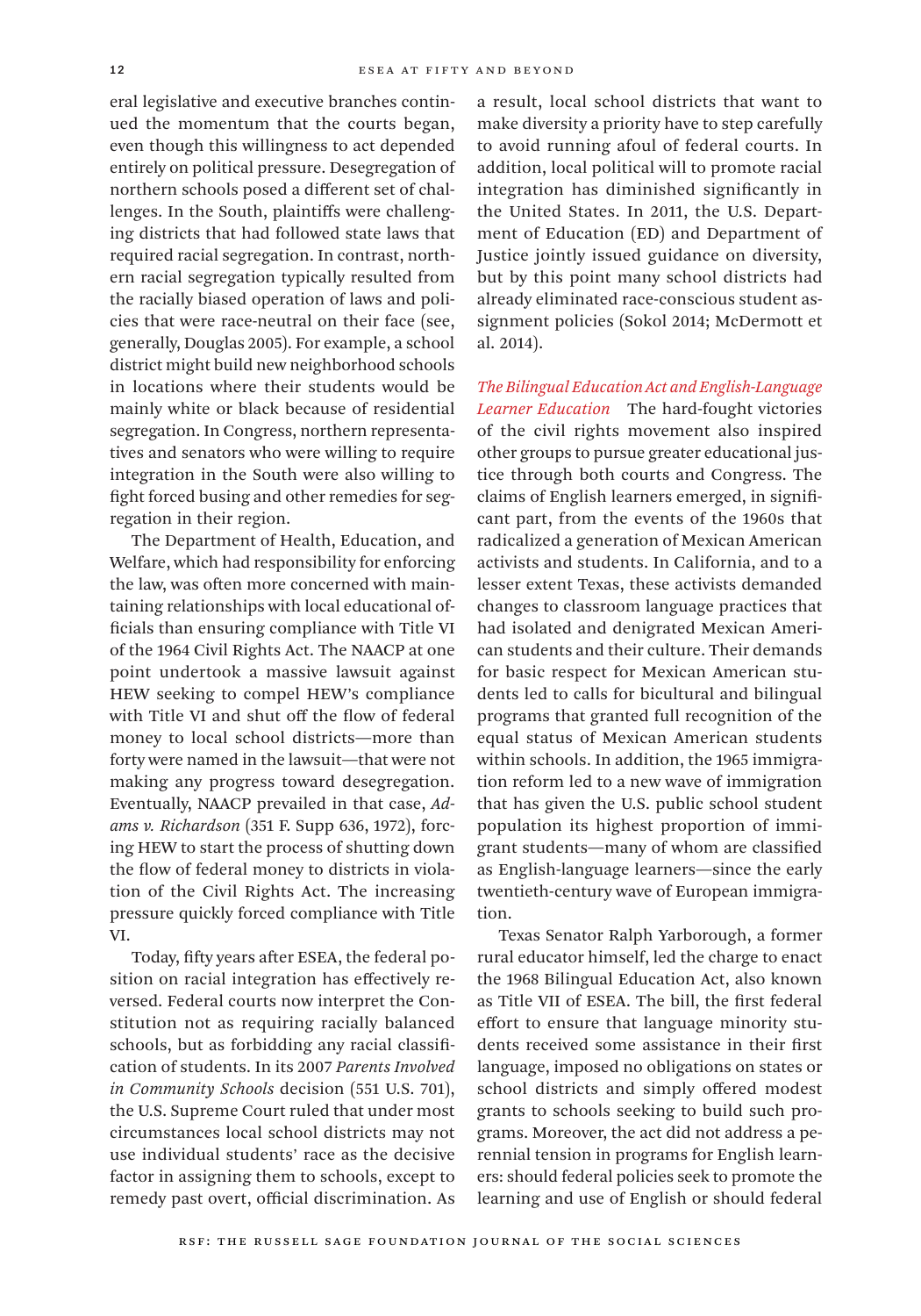assistance maintain or even develop first language skills alongside English?

Although many have long contended that English is a necessary prerequisite for both academic and economic success in the United States, and that federal policies should promote the rapid development of Englishlanguage skills, some activists within the Mexican American community saw the creation of English-language learner (ELL) programs not as an effort to acculturate or assist students, but as a way to extinguish their Mexican American heritage. Within a context of deep discrimination against Mexican Americans, activists contended that the push to develop English skills would necessarily erode first language skills and, ultimately, diminish the political presence of Spanish-language students and their families. They argued instead for dual bilingual and bicultural programs that, at a minimum, preserved first language skills and reinforced the cultural (that is, Mexican American) heritage of students.

The limited funding available under the Bilingual Education Act meant that this debate was not a primary concern for most school districts, which chose not to pursue federal grants for bilingual programs. The question of how to meet the needs of students who spoke no English really only became a much larger issue when the federal courts imposed, for the first time, an affirmative duty on local school districts to meet the educational needs of students who spoke no English. In 1974 in *Lau v. Nichols*, the U.S. Supreme Court ruled that San Francisco violated the civil rights of nearly two thousand students who spoke only Chinese when it provided them with only Englishlanguage instruction and services. Declaring that San Francisco violated Title VI of the 1964 when it failed to meet the linguistic needs of its students, the Court declared, "there is no equality of treatment merely by providing students with the same facilities textbooks, teachers and curriculum; for students who do not understand English are effectively foreclosed from any meaningful education" (*Lau v. Nichols*, 414 U.S. 563).

The Supreme Court did not provide any specific relief, but simply demanded that the school district "apply its expertise" to the problem, rather than ignore it. Later, the Office of Civil Rights at HEW promulgated a series of steps, known as *Lau* Remedies, that would enable all school districts to meet their statutory obligation to provide equal education to English learners under Title VI of the Civil Rights Act. Again, it was the combination of the ESEA and Title VI that enabled activists to extend localist demands for change in educational practices for English learners into a federal structure that managed these educational changes. Between 1975 and 1980, the *Lau* remedies provided the basis for the federal government's consent decrees with nearly five hundred school districts that had failed to provide sufficient language resources for their students (Reed 2014, 166). Without ESEA providing assistance to school districts, the leverage of the federal government would be much more attenuated.

As Patricia Gándara describes in greater detail in this issue, the relationship between ESEA and English learners is a complex and fraught one. On the one hand, NCLB's new Title III delivers significant resources to English learners. On the other, both NCLB and ESEA's framing of the educational issues confronting English learners assumes that speaking another language is a deficit of students, rather than an intellectual resource that is in short supply in the United States. ESEA's institutional development—informed by both an ambition to restructure public education and a civil rights agenda—has not yet adequately addressed the complexity of English learners' educational needs.

*ESEA, IDEA, and Efforts to Address Special Needs* Another major federal educational policy that intersects with ESEA, particularly NCLB's assessment and accountability provisions, is the Individuals with Disabilities Education Act (IDEA). Originally enacted in 1975 as the Education for All Handicapped Children Act, the law emerged from a disability-rights movement inspired by the African American civil rights movement. In 1972, two federal court decisions, *Pennsylvania Association of Retarded Citizens (PARC) v. Commonwealth of Pennsylvania* (343 F. Supp. 279, E.D. Pa. 1972) and *Mills v. D.C. Board of Education* (348 F. Supp.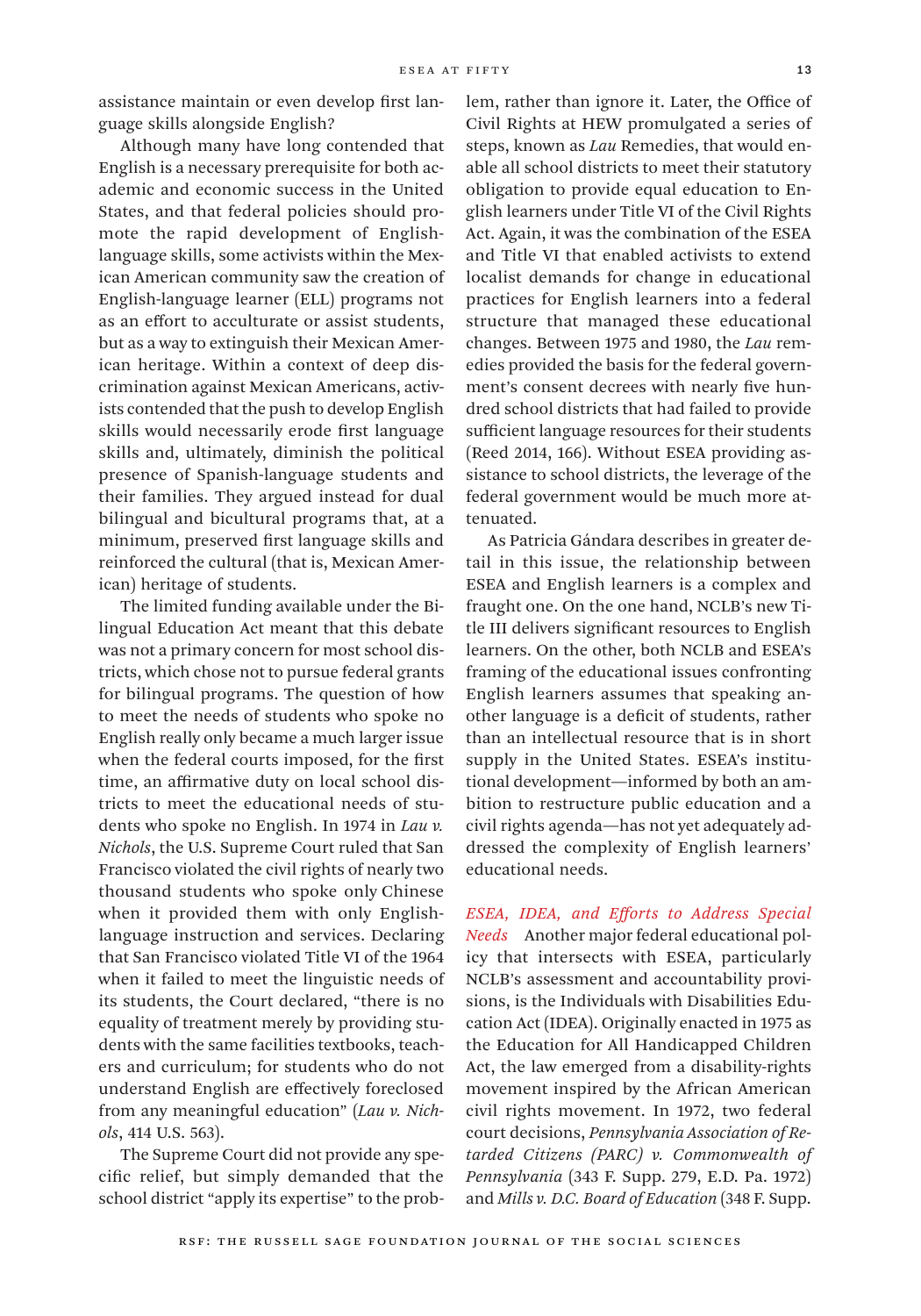866 D.D.C. 1972), established that an absolute deprivation of education to students with special needs violated their due process rights under the Fourteenth Amendment (see Melnick 1994). As a result of *PARC*'s consent decree, Pennsylvania agreed to provide special needs students free and appropriate education, place them within a regular classroom whenever possible, and develop an individualized plan to set out goals of academic progress. Although an earlier federal law in 1970 had expanded programs for special needs children, the federal government had not directly mandated states or districts to provide particular services. Combined, *PARC* and *Mills* did just that. In 1975, Congress effectively codified *PARC* and *Mills* in the Education for All Handicapped Children Act (EAHCA), more popularly known as P.L. 94–142.

With EAHCA, Congress undertook a major redefinition of the federal role in special education—in large part because the federal court decisions had articulated a specific set of rights that special education students must be granted. Indeed, the EAHCA borrowed directly from both the *PARC* and *Mills* decisions, particularly in its requirements that states and districts provide "free and appropriate public education," ensure due process protections for special education students, develop an individual education plan (IEP) for each special education student, and (preferably) "mainstream" children with special needs. As the chief sponsor of the EAHCA, Senator Harrison Williams, stated during the 1975 debate, "Certainly the courts have helped us define the right to an education in the last few years. That is what we are trying to find, the means to carry out the fundamental law of the land" (Reed 2014, 140).

In EAHCA, Congress also reserved for the courts a key role in the regulation and oversight of school districts' delivery of special education. Parents who were dissatisfied with the special education offered to their special needs children could take advantage of formal grievance procedures. They also possessed the right to appeal decisions about their children's education to federal district courts. Special education thus became further legalized, with federal entities—judges—playing a central role in

the implementation of a major initiative designed to expand educational equality. Congress left the key elements of the measure undefined (for instance, not defining an appropriate education) and at the same time assigned the task of defining the substantive meaning of its own language to the courts. Despite the efforts of the Supreme Court in the early 1970s to withdraw from the field of educational regulation, Congress's use of EAHCA to reach into local educational practices for special needs children effectively relied on courts to serve as enforcement agents. According to the political scientist Shep Melnick, "the procedures [Congress] created [in the EAHCA] not only made proceedings within the schools more adversarial and courtlike but made it easy for federal judges to play an active role in policymaking under the act. . . . Just as the Supreme Court was pulling the federal judiciary away from educational policy-making, Congress was pushing it back in" (1994, 142). The result was further widening of the federal role in education and the ambitions of education reformers.

This expansion took on a larger importance when No Child Left Behind specifically included special needs students as one of the demographic groups that schools and school districts had to demonstrate were making progress toward proficiency to make adequate yearly progress (AYP). Before NCLB, schools and districts were required under law to make provision for special needs students, and to construct personalized learning goals through an IEP. After NCLB the stakes for the learning outcomes of special needs students were felt school and district wide: failure of a school to meet its proficiency targets under NCLB for special needs students for two or more years in succession meant that the entire school underwent federally mandated restructuring. By tying the fates of schools to the academic performance of special needs students, NCLB reformers sought to ensure that they would receive more attention from school officials.

At the same time, however, both state-level standards and the assessments used to determine mastery of those standards were not always appropriate for special needs students,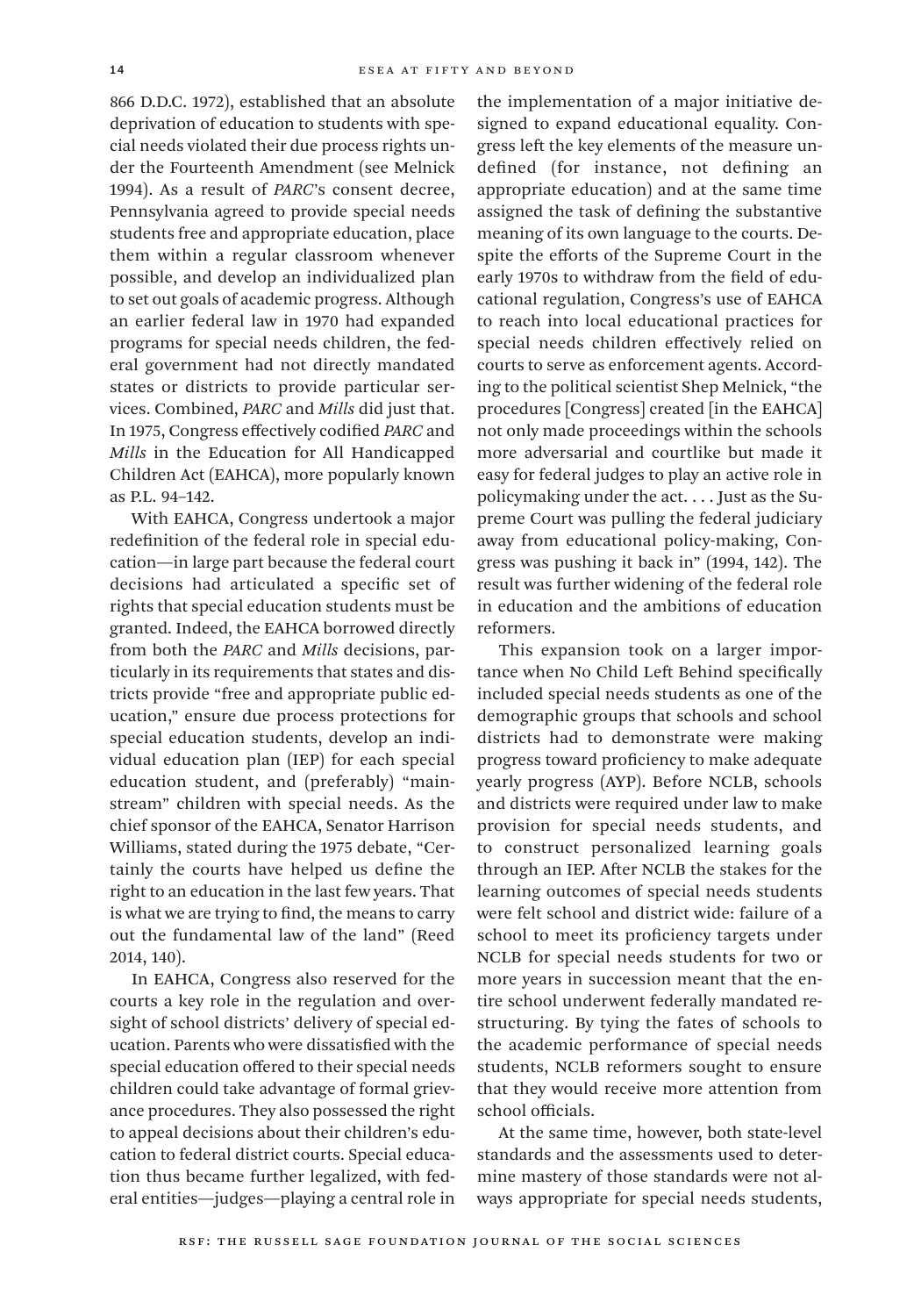particularly those with severe cognitive impairments. In addition, the anxiety that standardized assessments, rather than alternative strategies, generate may exacerbate behavorial issues of some students and contribute to their underperformance. Either way, critics of NCLB have singled out the assessment of special needs students in the NCLB era as one of its biggest flaws.

# *The Evolution of Title I from Pull-Outs to Reform Leverage*

Beyond English learners and special needs students are numerous examples of how ESEA's implementation has not always been adequate to the needs of the learners it was seeking to aid. In particular, Title I's approach to compensatory education and lax spending oversight meant that, in the early years, districts often spent their Title I money on educationally dubious activities or on instructional practices inadequate to the challenges of Title I students. Efforts to improve the administration of Title I programs evolved over the 1970s and 1980s were initially undertaken to ensure that federal programs led to real gains in student learning. Later these reform efforts became mechanisms by which the federal government sought to generate systemic reforms in U.S. education.

*Changing Title I Administration* In 1969, the Martin-McClure report detailed ways in which school districts had inappropriately spent Title I funds on purchases such as band uniforms and swimming pools. In response, federal oversight became more stringent. Beyond misspent money, other early evaluations of Title I indicated that federal spending had not dramatically boosted the educational performance of students in poverty. Although these studies were not the most methodologically rigorous, more substantial evidence existed that many districts were diverting federal money away from the true educational needs of children in poverty (and special needs and English learners). In turn, the federal government tightened up the fiscal reporting requirements on districts for their Title I money. This, as several articles in this issue show, led to a series of pedagogical practices (instructional

pull-outs of children eligible for Title I, in particular) that may have produced a more accurate accounting of federal money, but also diminished the instructional effectiveness of federally funded interventions.

Moreover, many of the early evaluations of Title I could not directly compare which kind of intervention worked better than another, often because very few Title I evaluations examined student achievement data. A summary of the early efforts to evaluate Title I concluded that "the few early federal efforts to gauge the educational effectiveness of the program on a national scale were complete failures because sufficient and uniform local achievement data were lacking" (Borman and D'Agostino 2001, 28). In response to the concerns of misapplication of Title I funds and a need for a better assessment of Title I effects on achievement, Congress required that "objective criteria be used in the evaluation of all [Title I] programs . . . producing data which are comparable on a statewide and nationwide basis" (Borman and D'Agostino 2001, 27). This effort led in 1979 to the development of the Title I Evaluation Reporting System (TIERS), which could finally, some fifteen years after ESEA's enactment, provide some meaningful assessments of particular programs.

*Title I as Reform Leverage and the Evolution of ESEA* The development in TIERS of comparable data on Title I program performance came at a key moment in U.S. educational history. The 1983 "A Nation at Risk" report gave national visibility and urgency to reformers' calls for higher standards in U.S. public education. Its depiction of a "rising tide of mediocrity" overrunning U.S. schools spurred states not only to raise educational standards, but also to implement systems of accountability that imposed sanctions on students, teachers, or schools if they failed to meet the benchmark goals established by state-level educational officials. Over the course of the 1980s and 1990s, the fusion of standards, assessments, and accountability into the predominant focus of education reform emerged as both states, and later the federal government, sought to add "rigor" to schools and change the incentive structures for personnel within schools. By en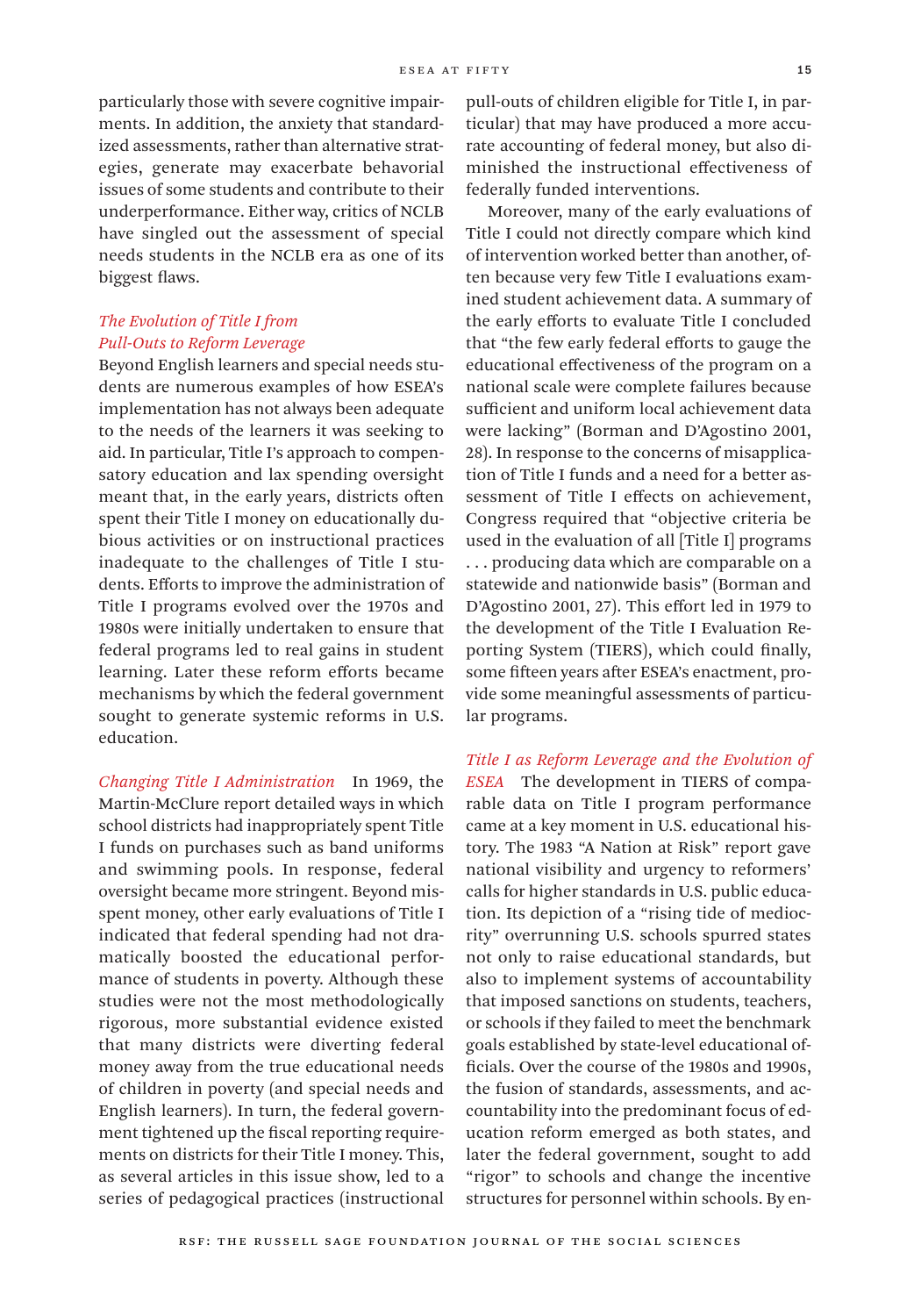abling the federal government to accelerate and focus those trends, ESEA (and congressional changes to the law) played a pivotal role in nationalizing the standards and accountability movements.

The idea of using standards as leverage for school improvement has several roots, including the Effective Schools research, which identified common characteristics of schools that were successfully educating low-income students. Standards were also at the heart of *systemic reform*, a term popularized by Marshall Smith and Jennifer O'Day. Smith and O'Day argue that piecemeal reforms in educational practices do not radiate throughout an educational system unless the incentives of multiple actors in that system align to advance the goals of reform (Smith and O'Day 1990; see also Mc-Dermott 2011). State-level curricular frameworks and educational standards, they argue, combined with more robust state governance, would focus reform efforts and provide coherence to strategies to improve schooling outcomes. At a time when many states were becoming more assertive in challenging prevailing patterns of local control in public education, the ideas of systemic reform gained traction among educational researchers and policymakers alike.

At the federal level, the 1988 Hawkins-Stafford amendments to ESEA made it easier for school districts to use Chapter 1 funds schoolwide, with the goals of using the federal funds as leverage for improving entire schools, and of reducing fragmentation of the curriculum (Cohen and Moffitt 2009, 119). In 1994, Congress passed the Goals 2000: Educate America Act, which identified key education outcomes to be achieved nationally by the year 2000 and funded grants to states based on those goals.

Also at this time, Congress began using ESEA as leverage for standards-based reform. The 1994 ESEA reauthorization aligned Title I with the standards-based reforms that many states had enacted beginning in the 1980s. As a condition for receiving Title I funds, states had to set challenging standards in math and English, require all students to take tests based on those standards at three points in their schooling, and hold schools and districts accountable for students' performance. Requiring Title I students and non–Title I students to take the same tests on the same standards was a departure from past practice, which allowed schools to assess the progress of Title I students with "basic skills" tests.

Under the Improving America's Schools Act of 1994 (IASA), "federal involvement in K–12 education began to touch the core functions of the nation's schools" for the first time, and once again set a new precedent for federal mandates (Manna 2006, 100). IASA's changes required all states to develop educational standards and to assess students at least once at the elementary level, once in middle school, and once again in high school. It further demanded that schools not meeting performance standards devise a school improvement plan that would ensure schools had the capacity to meet the new standards. These changes marked the first time that the federal government began requiring schools to hit performance benchmarks to receive Title I money. By "borrowing strength," the federal government expanded its educational ambitions under Title I, moving from addressing the educational disadvantages of children in poverty to creating a regulatory structure that sought to incentivize systemic reform throughout state educational systems (Manna 2006).

The 2001 reauthorization, better known as NCLB, required states to test students annually in grades three through eight and to define adequate yearly progress in terms of those annual test scores, with the goal of moving toward 100 percent proficiency for all students by 2014. Finally, NCLB required schools to disaggregate the results of state-level tests by student demographic groups. Failure to make progress within one subgroup meant that the entire school would not make AYP. Not making AYP exposed schools to a series of increasingly demanding reforms and restructuring if the benchmark was not hit in subsequent years. Although the ostensible goal was to ensure that all groups moved toward the nationwide goal in math and reading by 2014, in reality the law imposed increasingly draconian reforms on schools that enrolled predominantly poor and minority students. Moreover, NCLB's testing requirements for English-language learn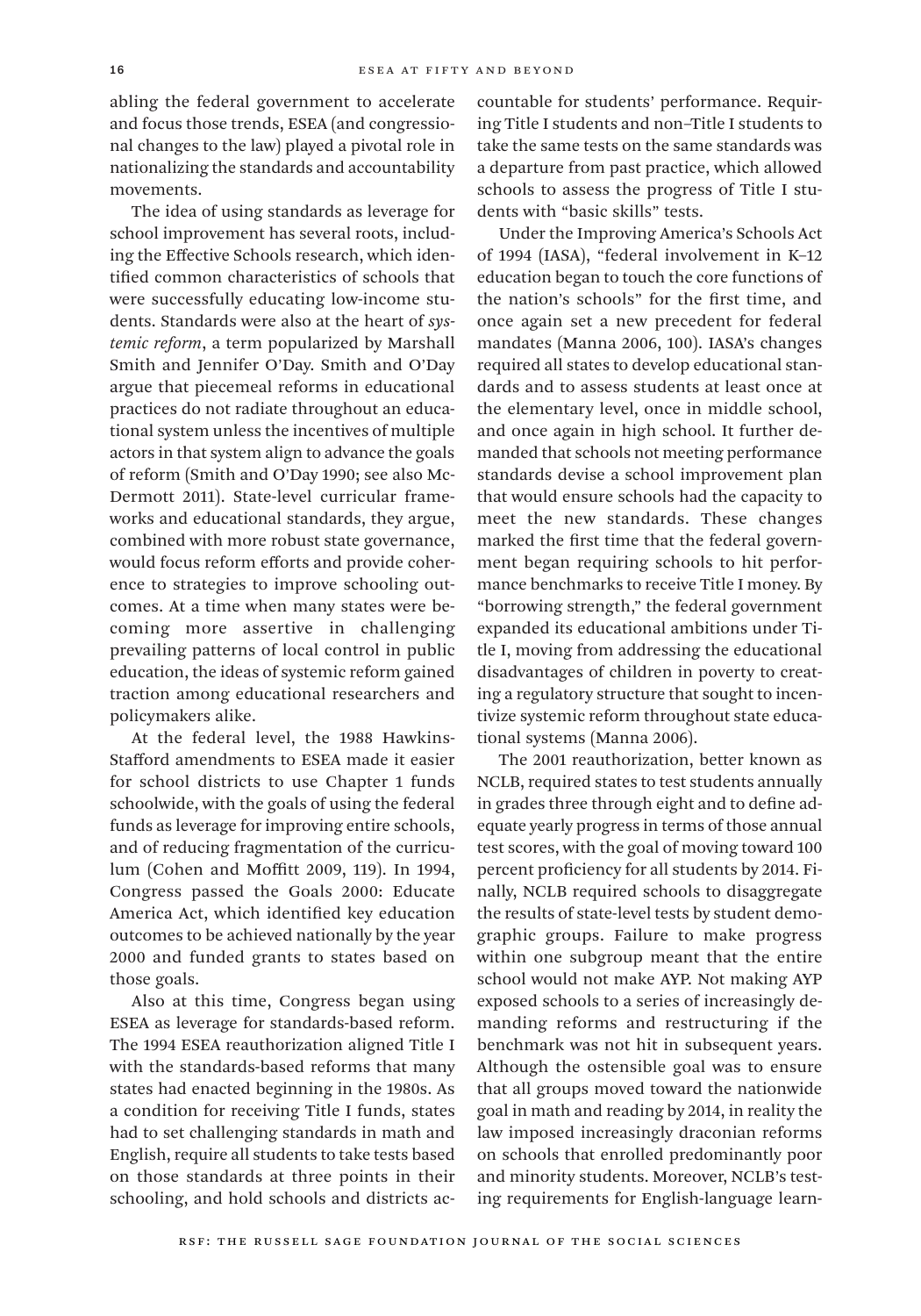ers effectively eliminated bilingual education for many students (Reed 2014). As Patricia Gándara and Gloria Ladson-Billings report elsewhere in this issue, these efforts to improve the education of students in poverty have, in some circumstances, resulted in the creation of incentives to neglect the needs of minority students and English learners.

## ESEA and Intergovernmental Relations

At the height of federal support for desegregation and bilingual education, the federal government limited local autonomy in order to protect the educational rights of students of color and students who spoke languages other than English at home. Since IASA and NCLB, the priority of federal education policy has shifted from ensuring that funds were spent only on the appropriate students for the intended purposes to pushing states to adopt particular kinds of education reform. These changes, combined with federal civil rights enforcement and support for education reforms, have created a far more complex governing arrangement for public education. This new intergovernmental system is marked by endemic conflict. In many instances, no party to the educational task feels it has sufficient control or influence over any particular outcome. The federal push for standards and accountability has focused attention of reformers at the school level. At the same time, it has placed school districts in the challenging and awkward task of managing schools for local constituents, but in some ways contrary to the desires of local constituents, or without any mechanism to obtain and register their input. Recent federal actions have also encouraged the growth of alternatives to school districts as they have historically existed, such as charter schools and education management organizations.

## *State-Federal Tensions*

A few states have sought to resist NCLB and Race to the Top (RTT) restrictions on state educational practices and policies. Connecticut's lawsuit against NCLB alleged that the federal

law was an unfunded mandate and impermissibly intruded on the traditional state role in education. The federal judiciary was not impressed by Connecticut's argument, however, and in a pair of rulings in 2006 and 2008 rejected it (*Connecticut v. Spellings*, 453 F. Supp. 2d 459 (2006); *Connecticut v. Spellings*, 549 F. Supp. 2d 161 (2008)).4 Another case, filed by Governor Bobby Jindal of Louisiana, contends that the Obama administration's scoring for Race to the Top competition coerced states into adopting the Common Core State Standards, intruding on traditional state Tenth Amendment rights and violating the federal government's own ban on instituting a national curriculum. Others have urged Oklahoma Governor Mary Fallin, whose state lost its NCLB waiver when it repealed the Common Core State Standards, to challenge the denial of the waiver on the grounds that the administration's use of the waiver process is violating the intent of Congress. This argument contends that, although Congress created a waiver process, it did not authorize the executive branch to pursue policy objectives that Congress had either rejected or not authorized—or were contrary to existing federal law. To date, no such lawsuit has been filed.

The current complexity of intergovernmental relations in education policy can be seen in prominent Republicans' differences of opinion. In contrast to Governor Jindal, former Florida governor Jeb Bush wants to keep intact federal standards-based reforms, including incentives for states to adopt the Common Core State Standards. Bush's support for the Common Core separates him from other Republican conservatives, who characterize it as a federal mandate despite its origins as a project of the National Governors Association and the Council of Chief State School Officers.

In short, the old assumptions about the nature of political cleavages within education policy no longer hold. Although the original ESEA was controversial, NCLB received remarkable bipartisan support. Despite this support, the National Education Association, the

**4.** The district court's rulings were upheld by the 2nd Circuit Court of Appeals in *Connecticut v. Duncan*, 612 F.3d 107 (2010). The Supreme Court declined to accept the case.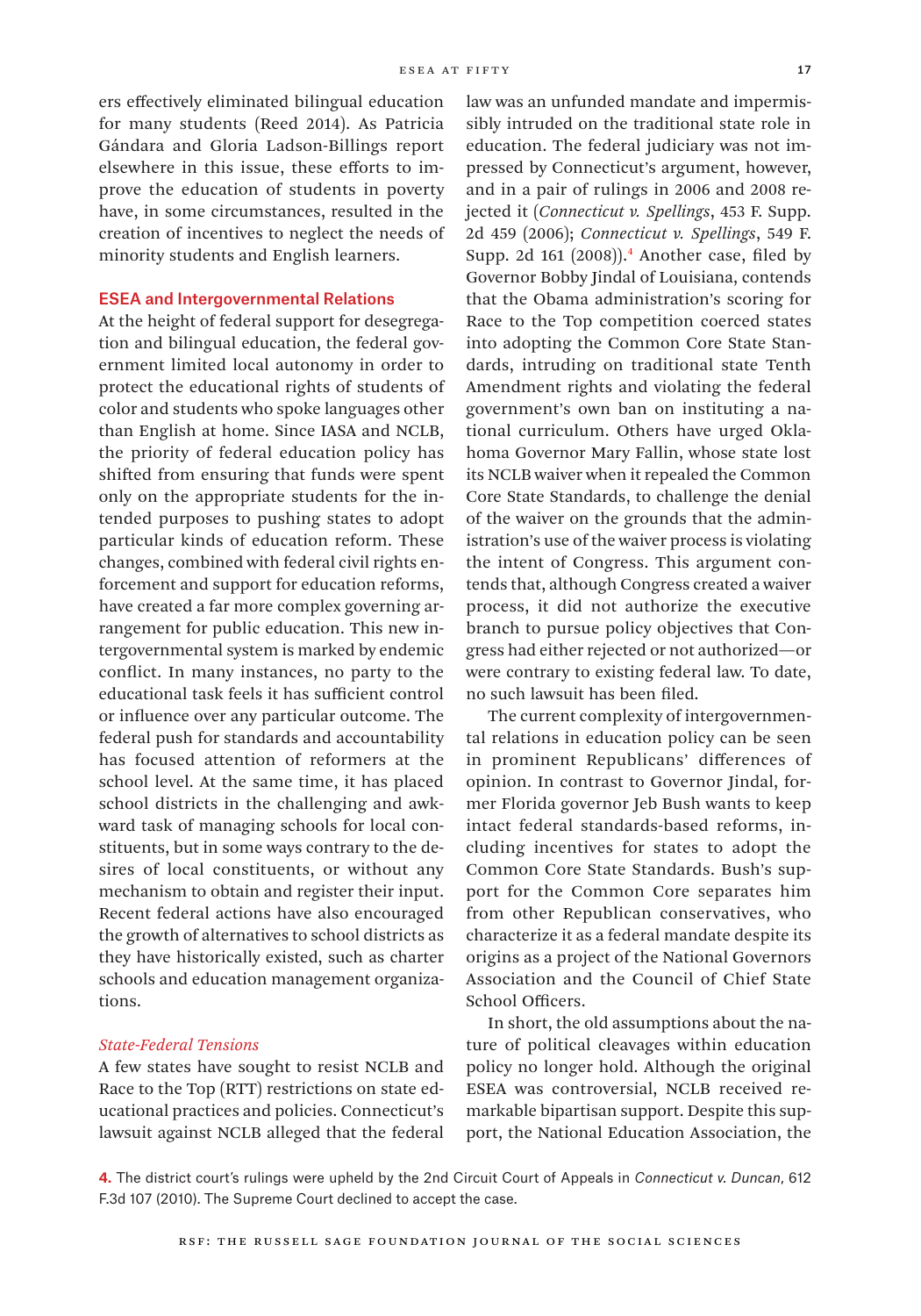largest labor union representing educators, challenged NCLB's testing requirements as an infringement on states' rights. More recently, Democrats have chafed at the Obama administration's support for charter schools, private "turnaround partners" for low-performing public schools, and teacher evaluations based partly on student test scores. These tensions have challenged the policy expectation that federal intervention in education is always an imposition of progressive priorities on recalcitrant state and local governments.

#### *Alternatives to Traditional District Governance*

The Obama administration's education policies have increasingly sought to unsettle the existing practices of localism in U.S. schools. Both NCLB and the Obama administration's Race to the Top have created a policy opening for schools that are organized quite differently from the traditional, neighborhood, or geographically based local school. Since No Child Left Behind, federal policy under ESEA has indirectly promoted the development of public charter schools by deeming them legitimate elements of the restructuring plans required of schools that fail to meet AYP for successive years. Although some contend that NCLB has, in effect, served as a stalking horse for the privatization of U.S. schooling (Kohn 2004), others argue that the persistent failure of schools to meet even the basic academic needs of students indicates a gross educational malpractice that merits their closure. Either way, the NCLB-dominated policy environment of standards, assessment, and accountability has hastened the quest for alternative governance structures for schooling in the United States. In short, the post-1994 ESEA amendments have persistently challenged long-standing assumptions of localism in U.S. schooling and effectively weakened them.

In some states, the legal environment for charter schools is far more restrictive than in other states, slowing the transformation of traditional neighborhood schools to charters. In response, the Obama administration has encouraged the spread of charters through its Race to the Top competition. Not part of ESEA, but enacted as part of the American Recovery and Reinvestment Act of 2009 (also known as

the Stimulus Bill), RTT offered states a chance to compete for \$4.35 billion in educational spending precisely when state coffers were hit hard by declining tax revenues of the Great Recession. Structured as a competition designed to induce states to adopt numerous education reforms, RTT's "grading rubric" included the expansion of longitudinal data systems for student assessments, the adoption of "college and career-ready" standards such as the Common Core State Standards, and the development and use of data to evaluate teacher and principal performance. Also included among RTT's point allocation was a liberalization of a state's public charter school licensing procedures and the removal of caps on the number of charter school seats within a state. As a result, RTT further encouraged states to devise alternative governance arrangements for schools. Again, though not part of ESEA, RTT advanced the fragmentation of local governance structures in education as an effort to both standardize educational goals, but also to work around local obstacles to reform efforts.

# Structural Limitations of the Expanded Federal Role

Our metaphor of ESEA as the framing structure of the U.S. educational system captures the challenges and limitations of the institutional contexts in which ESEA operates, as well as the distinctive quality of the U.S. system of schooling. Just as the streets in many American towns do not look much like European streets, so too our educational system does not look much like European ones. Similarly, the U.S. education governance system looks quite different from those of other industrialized countries. Instead of a strong central ministry of education that has devolved some authority to regional and local authorities, the United States has a federal department of education younger than any of the state and local education authorities that is often seen as usurping power from states and school districts. Built around ESEA funding as its internal framework, the shape of the expanded federal role is a response to available resources and broader contexts.

Like wood-frame structures, the contemporary federal role in education also does not per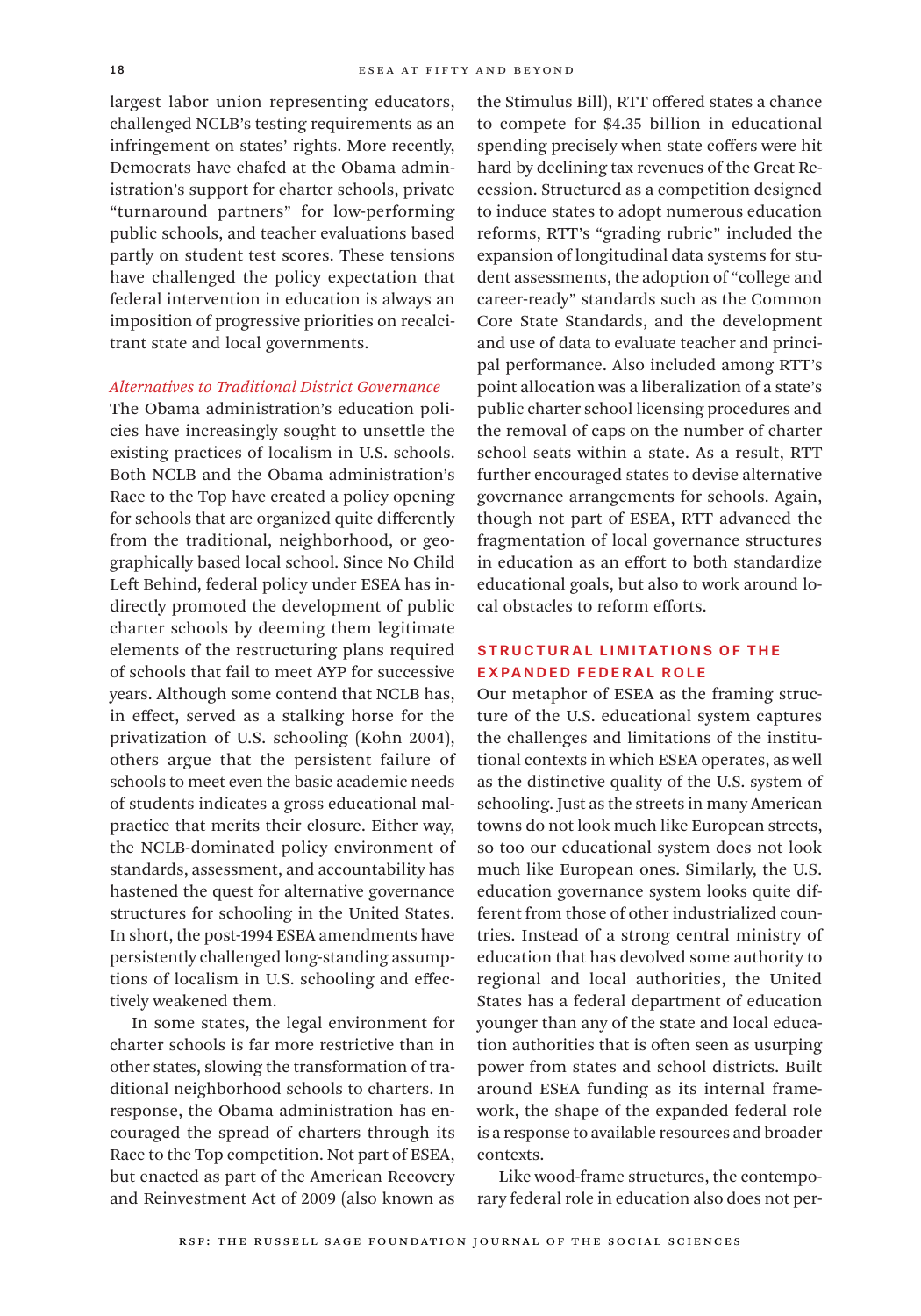form some functions well. Buildings that need to support great weight, such as factories and skyscrapers, cannot be made of wood. As the federal government has tried to take on more of the burden of supporting instructional improvement, its structural limitations have similarly become clear. The U.S. public education system lacks a strong administrative infrastructure for leading educational improvement. Recall that ESEA itself specifically prohibits the use of federal funds to require or promote particular curricula or instructional practices. State education departments may have the constitutional authority to direct public education, but often lack the staffing and funding to translate this authority into action.

Both when ESEA's goal was to provide "compensatory" programs for low-income students and now, when federal policy uses ESEA as a lever to induce systemic educational change, success depends on millions of teachers' effectiveness in their classrooms. To enhance teachers' effectiveness, the education system as a whole—including federal and state departments of education—needs to have adequate instructional capacity: relevant resources and knowledge, organized in ways that help students—of all types—learn.

Cohen and Moffitt's book *The Ordeal of Equality* explains that at ESEA's birth in 1965, the knowledge of how teaching and learning worked was weak, and our national understanding of how to improve schools was similarly limited (2009, 27). Julie Roy Jeffrey notes in her history of ESEA that "little thought had gone into the whole problem of how education, formal or informal, related to the goals of the poverty program. . . . Policy-makers and Congressmen just never looked at the evidence of what schools did" (1978, 51). According to Jeffrey, HEW Secretary Robert Finch said in 1969, "Many curriculum developers are not aware of the best methods of meeting the educational needs of poverty children. Schools and school districts differ greatly in their capacity to provide quality educational programs for disadvantaged children" (Jeffrey 1978, 131). This befuddled reality stood in stark contrast to the confident assurances of educational leaders in the pre-ESEA congressional hearings.

School districts had little expertise or organizational capacity to respond to the changing expectations of the federal government. Research into what, exactly, school districts did under Title I programs to provide compensatory education reveals a kind of grasping at straws as school districts came to terms with the concerns of students they had systematically neglected for decades. From a twentyfirst-century vantage point, early efforts to engage in compensatory education seem paternalistic, condescending, and indeed naïve about the educational needs of poor children. One approach was to remove Title I–eligible children from their regular classrooms for pull-out services that focused on basic skills. Another was to expose low-income children to middle-class experiences like field trips to art museums and concert halls. In her article in this issue, Gloria Ladson-Billings criticizes these approaches for focusing on perceived deficits rather than strengths and cultural resources of Title I–eligible children.

The federal and state governments themselves had little experience with educational improvement (Cohen and Moffitt 2009). The USOE initially faced an enormous challenge just getting money to the right places, to say nothing of leading instructional improvement. Donald McLaughlin's 1977 synthesis of studies of ESEA's effects notes that "in 1965, Congress was apparently not aware of the immensity of the problem of developing and implementing a program to deal successfully with educational disadvantage on a national scope" (4). State governments were, at this time, even less well prepared for these new assignments.

According to Education Commissioner Francis Keppel, members of the original ESEA Task Force opposed giving support to state departments of education, because they believed state educational officials to be incompetent and intransigent (for discussion of the Gardner Task Force, see Graham 1984, 76). Although ESEA Title V provided funding to increase the capacity of state departments of education, their ability to lead educational improvement remained weak. When state legislatures enacted new education reforms in the 1980s and 1990s, their departments of education often struggled to implement the ambitious new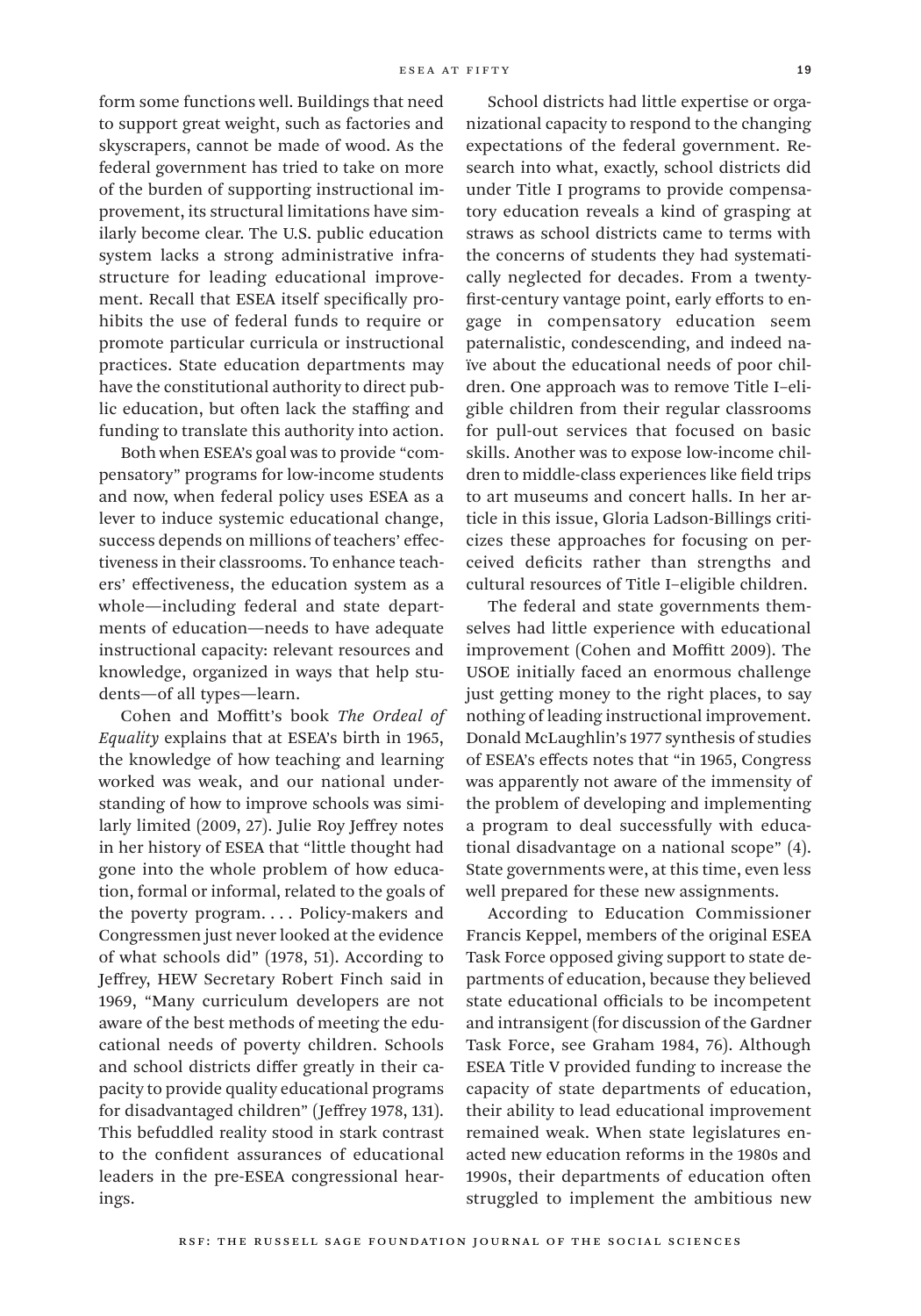laws (Manna 2006). NCLB led to increased attention on the problem of "state capacity" and reform (Minnici and Hill 2007), but states' ability to lead districts and schools in educational improvement remains uneven. David Cohen and Susan Moffitt's article in this issue considers the challenges that government institutions face in building instructional capacity.

# How Well Have ESEA's Aspir ations Been Achieved?

Despite these structural limitations, ESEA has inspired and induced many changes in the U.S. educational system. Scholarly accounts of these changes, however, reveal a mixed record when it comes to ESEA's achieving its objectives. ESEA's effects in educational finance, educational outcomes, reductions in poverty and educational innovation, though important, have been varied. Moreover, the recent policy stalemate over ESEA's reauthorization means that the ability of federal education policy to respond quickly to changing educational circumstances is increasingly limited.

#### Education Finance

In 1965, targeted federal grants to state and local governments were a relatively new policy idea. The authors of ESEA and other federal grant programs assumed that legislative and regulatory requirements could ensure that federal funds would supplement rather than replace state and local funds, as Nora Gordon and Sarah Reber discuss elsewhere in this issue. Fifty years later, research on public finance has shown that intergovernmental grants, unlike flypaper, do not necessarily "stick where they hit." Despite this limitation, ESEA has mostly had its intended effects on education finance.

Most obviously, ESEA has produced a dramatic increase in federal spending on K–12 education. It more than doubled (1965 dollars), from \$923,337,000 in the 1963–1964 school year to \$1,996,954,000 in the 1965–1966 school year. As a proportion of total K–12 education spending, the federal share rose from 4.4 percent in

1963–1964 to 7.9 percent in 1965–1966 (Snyder and Hoffman 1991).<sup>5</sup>

As figure 2 shows, after ESEA the federal share of K–12 education revenue has typically fluctuated between about 8 percent and just under 10 percent. It is important to bear in mind that this is the share of the entire nation's education revenue, and that individual states may get more of their education funds from federal sources. For example, at the end of the 1960s, Title I funds constituted 17.2 percent of education revenue in the southern states (Cascio and Reber 2013, 68).

The majority of U.S. school districts receive funds through ESEA Title I. Spreading Title I funds broadly, rather than concentrating them in the neediest districts, creates a strong incentive for members of Congress to support the program. However, because the funds are broadly distributed, they do not make up a large proportion of local school districts' budgets. Even in the 10 percent of districts that rely most heavily on Title I, it generally provides between 5 percent and 10 percent of total spending (Gordon 2004).

Rucker Johnson's article in this issue finds that increased Title I funding to school districts does indeed lead to increased per-pupil spending. As Gordon and Reber show, school districts take the federal requirements for maintenance of effort, supplement not supplant, and comparability of spending seriously, because of the threat of negative audit findings. However, analyses of how Title I funds affect local education spending show that when Title I aid to a district increases, its perpupil spending increases by less than the amount of the federal increase (Gordon 2004; for a brief explanation of why grants like Title I do not lead to dollar-for-dollar increases in spending at lower levels of government, see Gordon and Reber in this issue).

As Eric Houck and Elizabeth DeBray describe in their article, federal funding has not been a major force for increased financial equality within or between states. Changes in how states fund public education have had far

**<sup>5.</sup>** Both spending amounts are in 1965 dollars, adjusted with the U.S. Bureau of Labor Statistics Inflation Calculator. Available at: [http://www.bls.gov/data/inflation\\_calculator.htm](http://www.bls.gov/data/inflation_calculator.htm) (accessed July 22, 2015).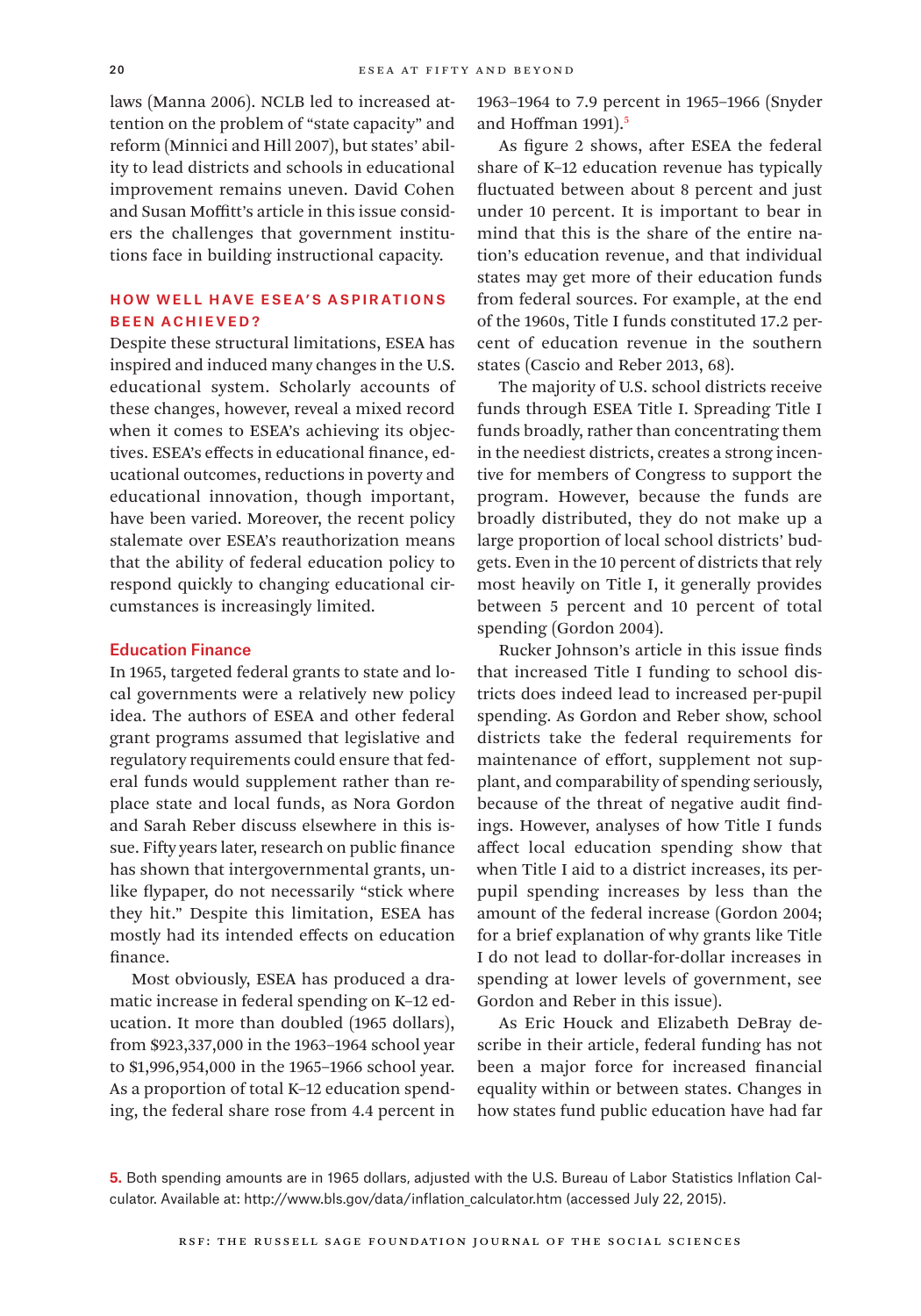

**Figure 2.** Local, State, and Federal Sources as Percentage of K–12 Education Revenue, 1961–2010

*Sources:* Snyder and Hoffman 1993, table 156; Snyder and Dillow 2013, table 202.

larger effects on equity than have increases in federal spending. Since the 1970s, lawsuits challenging unequal local school spending have led to both an increased funding role for most states and an increasing state share of public education revenue. In 1900, states provided only 16.5 percent of funds for public K–12 education and localities made up the rest. Just before enactment of ESEA in 1965, the state share was 39.3 percent. As figure 2 shows, the state share continued to increase to nearly 50 percent in 2000–2001, and remained in the upper 40 percent range until the Great Recession. An increasing state share of funds has helped make public school funding more equal across districts (Cascio, Gordon, and Reber 2013, 130). At the same time, this trend has meant that comparatively low levels of federal funding have kept school funding unequal across states.

#### Educational Outcomes

ESEA's effect on educational outcomes has on balance been positive, though not revolutionary. The American labor force is, on the whole, better educated than it was in 1965, though much of this growth had already happened before ESEA. Goldin and Katz report "substantial" growth in the average years of schooling completed by United States natives born between 1876 and 1951, a plateau for the 1952 through 1965 birth cohorts, and only modest growth in educational attainment for those born after 1965 (Goldin and Katz 2008).

Although the 1966 Coleman report, which

the federal government commissioned, was not a study of Title I, its general conclusion that student characteristics affected their school performance more than their schools' per pupil spending, or other school-related factors, undermined optimism that ESEA could make a difference. Pessimism increased when initial evaluations of Title I found weak academic results (McLaughlin 1977).

Recent analyses have reached different conclusions about Title I's academic effects—specifically, its effect on students' total years of schooling and their likelihood of completing high school. Elizabeth Cascio and Reber found that Title I spending narrowed gaps in educational attainment, though not necessarily because Title I–eligible students did better (2013). Similarly, Cascio, Gordon, and Reber found that, in the South in the 1960s, Title I funds contributed to, but do not fully explain, declining dropout rates (2013, 154). In his article in this issue, Rucker Johnson finds that higher Title I spending in school districts between 1965 and 1980 is associated with increased likelihood of high school graduation, and that the effect for low-income students is stronger than for others. He also finds that students in districts with higher Title I spending were less likely to repeat grades and to be suspended or expelled from school.

#### Effects on Poverty

In addition to being a time of optimism about government's ability to improve social condi-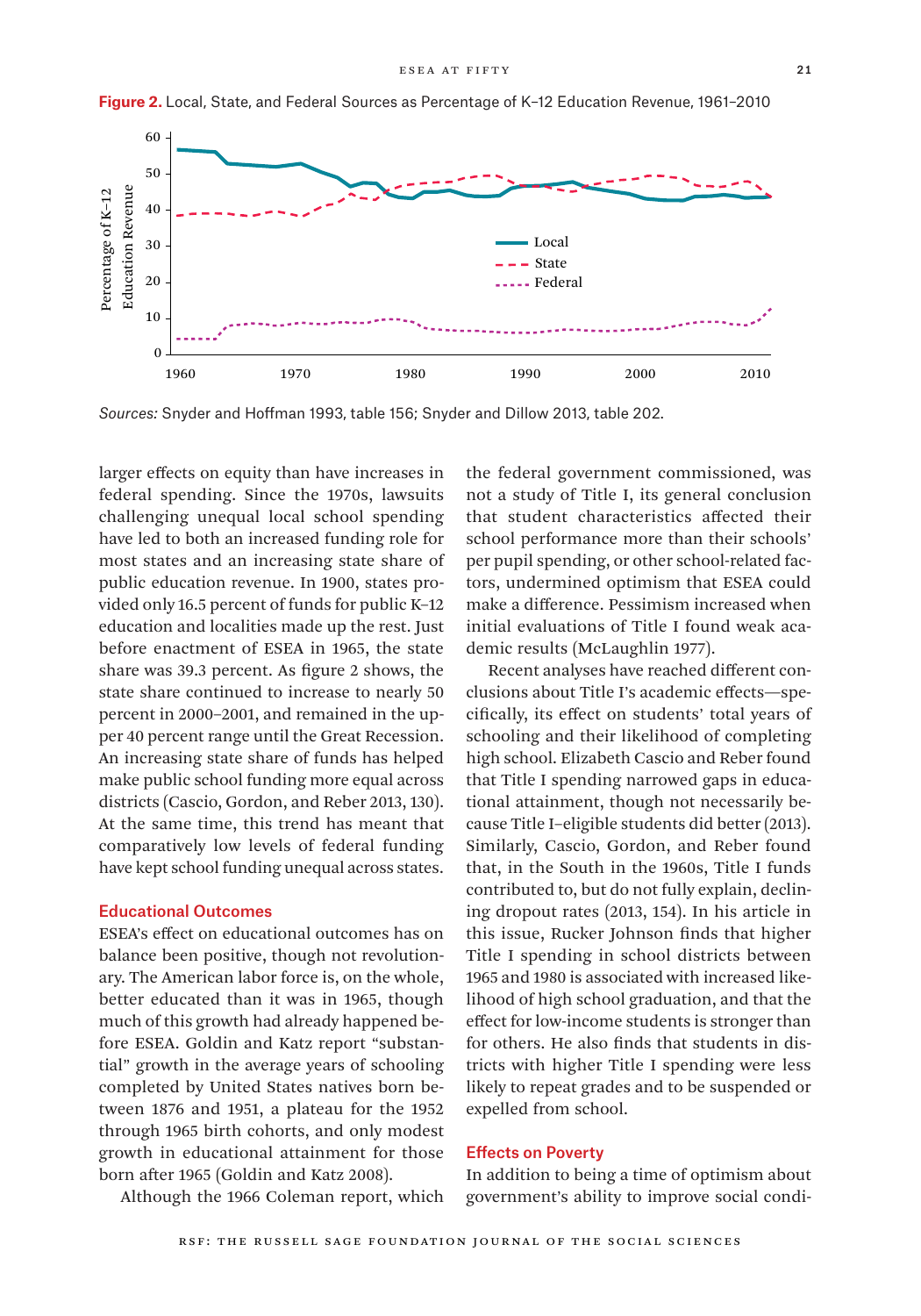tions, the middle of the twentieth century was also a period of exceptional wage equality (Piketty 2014, 24–25). It was easy to believe that modest improvements in low-income children's educational attainment would enable them to get well-paid jobs as adults and to raise their own children under better conditions than those in which they had grown up. Fifty years after ESEA was enacted, U.S. wage inequality is at or above its pre–World War II peak. Claudia Goldin and Lawrence Katz attribute rising U.S. economic inequality since 1980 to an increased relative demand for highly educated and skilled workers, globalization, slowing U.S. educational attainment, and changes in labor market institutions like declining rates of unionization and eroding value of the minimum wage (2008, 52–53).

Because of population growth and women's move into paid employment, the U.S. workforce has grown from about eighty-eight million people in 1966 (the data series did not include 1965) to about 158 million in 2013 (DeNavas-Walt and Proctor 2014, table A-4). According to the U.S. Bureau of Labor Statistics (BLS), in 1965, about thirteen million Americans had production or nonsupervisory jobs in manufacturing. Employment in these jobs dropped after 1980, then again in the 2000s. In August 2014, the most recent month available, 8.6 million Americans worked in production and nonsupervisory manufacturing jobs. Put differently, production and nonsupervisory manufacturing workers went from 14.7 percent of the U.S. workforce in 1965 to 5.4 percent in 2014 (BLS 2014). The largest job categories in the contemporary U.S. economy tend to be poorly paid. According to an April 2014 BLS news release, the ten largest U.S. occupations in 2013 accounted for 21 percent of total employment, and only one of these occupations (registered nurses) had an average wage higher than that for all U.S. occupations. The other largest occupations include retail salespersons and cashiers, food preparation and service, office clerks, waiters and waitresses, and customer service representatives (BLS 2014). These

changes matter for economic inequality because fewer manufacturing jobs means fewer opportunities for workers with fewer educational credentials to move into, or remain in, the middle class.<sup>6</sup>

In addition to the challenges posed by overall shifts in the jobs available to U.S. workers, employment discrimination has persisted longer than seemed likely in 1965. Political pressure for race and gender equity lessened in the 1980s, and legal attacks on affirmative action took away the strongest tools for making workplaces more diverse (Stainback and Tomaskovic-Devey 2012). The mechanisms for discrimination have shifted over time, and evidence of continued racial and ethnic bias in hiring is strong (Pager and Shepherd 2008). Another set of limits on education's ability to reduce poverty for black and Latino Americans comes from the criminal justice system. During the war on drugs of the 1980s and 1990s, states and the federal government enacted mandatory minimum sentences that have had a far greater impact on black people than others. Contemporary stop-and-frisk policing practices also make young people of color likelier than their white counterparts to have criminal records. Zero-tolerance school discipline, which often includes referral to the criminal justice system, is more prevalent in schools attended by black youth. Criminal records make it hard for young people to get jobs and housing, and thus constitute another set of obstacles to opportunity that are likelier to affect urban youth of color than their suburban, white contemporaries (Alexander 2010).

### Educational Innovation

ESEA Title I seemed to assume that local school districts would be able to provide effective programs for disadvantaged students once they had more money to do so. ESEA's original Title III funded educational innovations, suggesting some awareness that new ideas were needed. (Title III of the 1965 ESEA was notably a completely different program from the current Title III of NCLB, which establishes re-

**6.**. The overall manufacturing-employment numbers probably understate the problem, given that the manufacturing jobs that remain in the United States are likely to require more education than the ones that have moved overseas or been automated.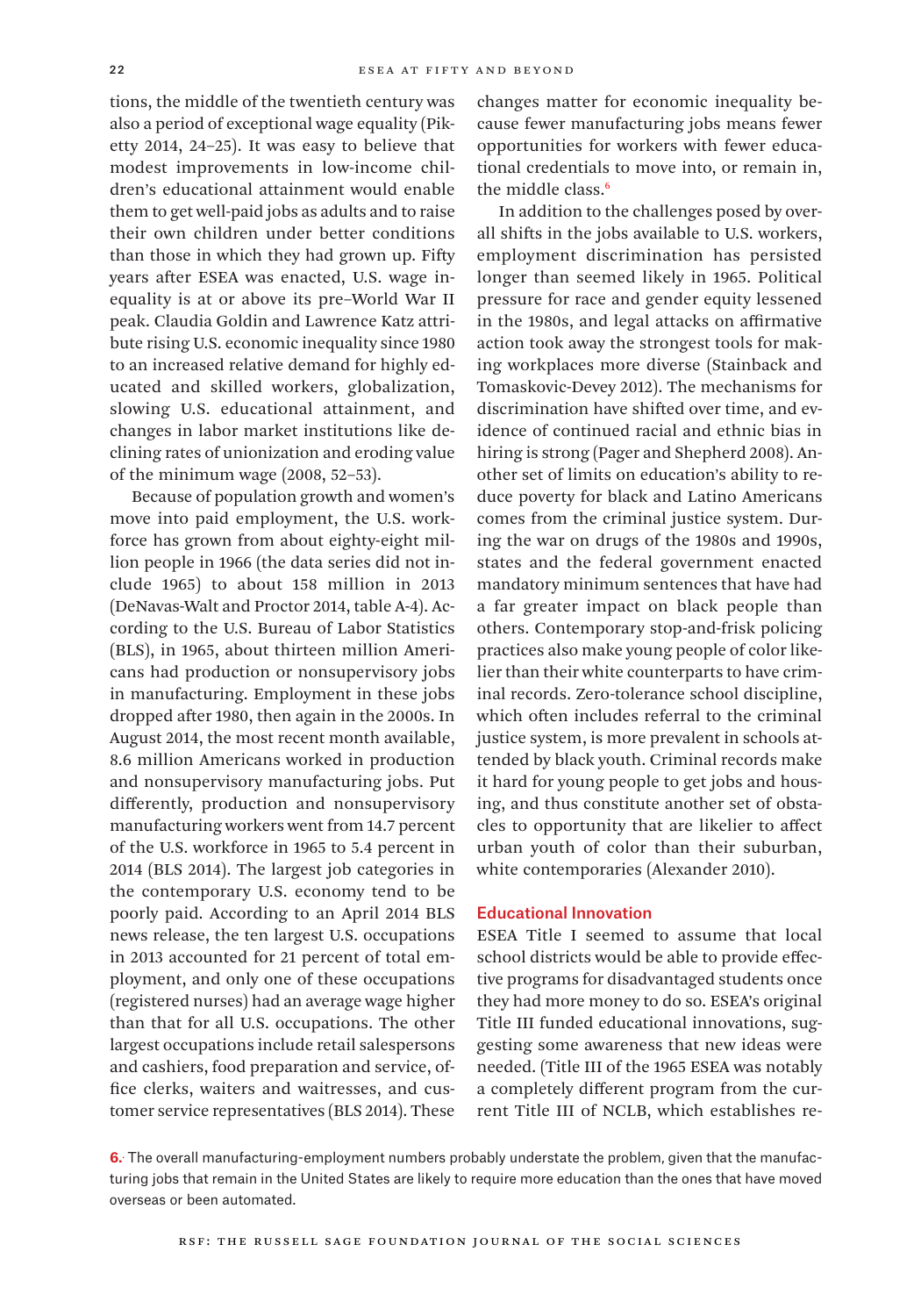quirements for programs that serve Englishlanguage learner students.) Innovation funding under the old Title III demonstrates some of the key tensions inherent in using the federal government as an agent of instructional change.

As we highlighted in our account of ESEA's origin stories, the original Title III's core purpose was to inject innovation into the American educational system. Before ESEA was enacted, President Johnson had appointed a task force to advise him on what shape federal education aid should take. The task force's concept of what ailed U.S. education was not as much a shortage of new ideas as the few ways to convert the ideas into usable forms in the classroom, hence its call for providing funding to outside institutions such as museums, libraries, private nonprofit groups, or local community centers (Goldin and Katz 2008, 19, 15– 16). It also called for creating "supplementary educational centers that would be financed by the Federal Government and staffed by artists, museum directors, novelists, journalists and the like—designed to bring about change and to provide new services from the outside in" (Subcommittee on Education 1967, 16).

Considering Congress's tendency to spread federal funds widely among states and congressional districts, it is not surprising that ESEA emphasized aid to school districts rather than creation of new centers for innovation. Even Title III designated local public school districts as the only legal recipients of its funding. However, it also stated that districts could be eligible for funding "only if there is satisfactory assurance that in the planning of that program there has been, and in the establishing and carrying out of that program there will be, participation of persons broadly representative of the cultural and educational resources of the area to be served" (Title III, 1965, Sec. 304). Title III thus contained vestiges of the task force's vision, and it echoed the language of the Community Action Program established as part of the Economic Opportunity Act of 1964.

Title III's model of innovation was based on a set of assumptions, most prominently that innovative ideas were out there just waiting to break free, whether in schools or community agencies. In addition, Title III authors assumed that schools, students, teachers, and parents could learn to work seamlessly with community agencies in ways that would enhance student achievement. Finally, the program assumed that ambitious educators or community-based reformers could quickly organize and submit proposals that met the stipulations of the application process, and then embark on a major new project—often within a matter of weeks or months.

Many federal officials lauded Title III as a success, citing statistics showing that local school districts had answered the federal call to action by submitting more than 2,700 proposals, requesting a total of \$250 million by July 1966. The USOE reported that by 1967 some 1,700 projects had been funded and were underway, impacting either directly or indirectly an estimated six thousand districts and eight to ten million children (Graham 1984). As it turned out, some of the harshest critiques of Title III came not from those who opposed federal funding, or who sought to shift control of Title III to the states, but from those who had the highest hopes for it. Blaine Worthen, an Ohio State researcher who edited a special issue of the journal *Theory into Practice* devoted to Title III, complained that too many projects focused on "expanding and improving extant services such as educational TV, audio-visual materials, counseling programs, etc. . . . One is left with the definite impression," he concluded, "that the majority of these proposals are mere attempts to procure additional funding and thus reduce strain on the internal budget" (Worthen 1967, 107).

Over time, the federal government became less enamored with the innovative aspirations of Title III. Indeed, by the time NCLB was enacted, ESEA requirements had moved away from the idea that federal funding should unleash new ideas. Instead, the law's more than one hundred requirements that federal funds be used only for instructional practices grounded in "scientifically based research" reflected a different belief: that scientifically proven solutions to common educational problems already exist, and educators need to be required to use them. The U.S. Department of Education's (ED's) Office of Educational Research and Improvement was reorganized into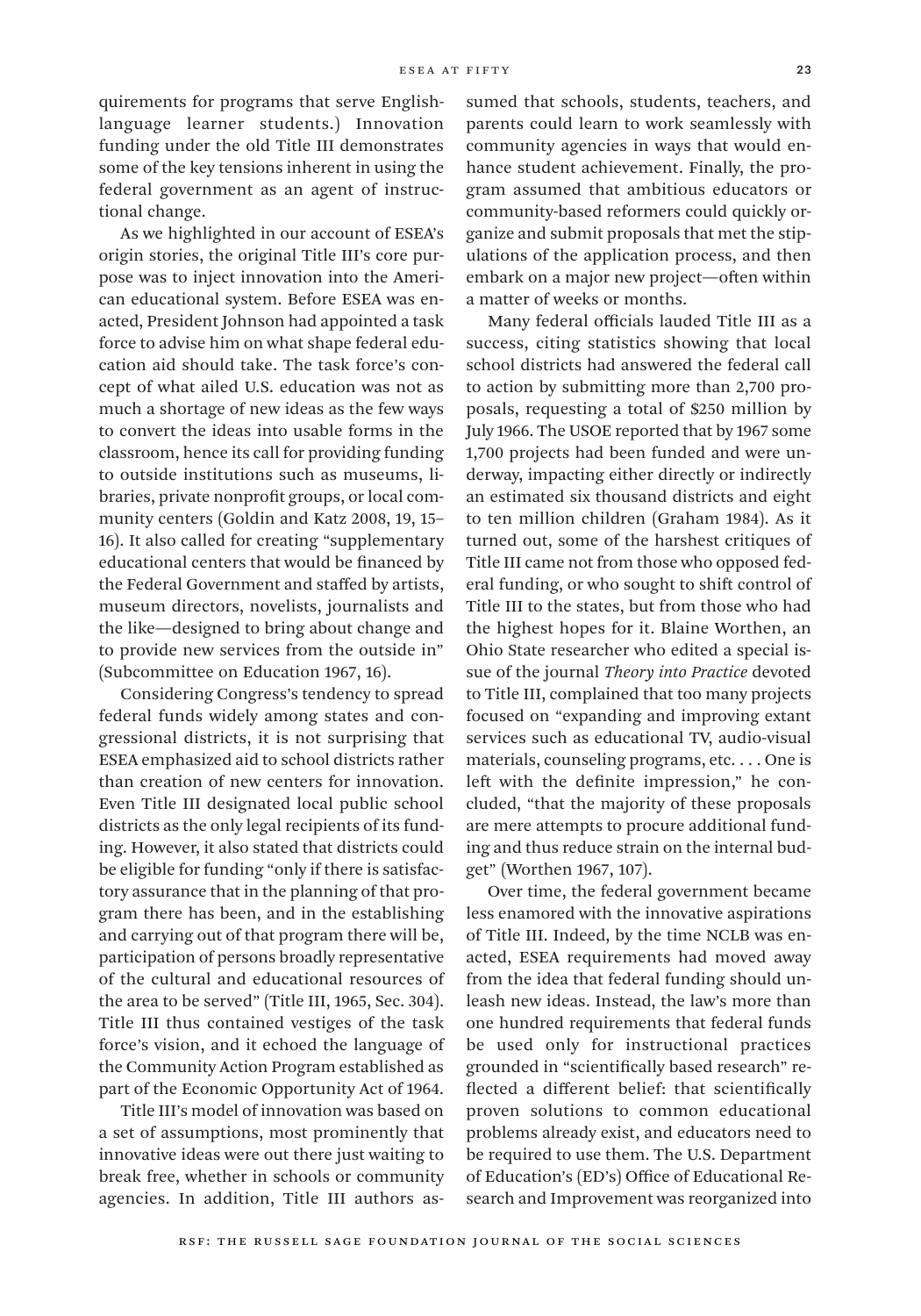the Institute of Education Sciences, which sponsored the What Works Clearinghouse to help educators find appropriately scientific methods.

The Department of Education continues trying to support educational innovation, though not through the ESEA. The most recent chapter of this history is the Investing in Innovation Fund (i3) initiative that began in 2009, as part of the federal stimulus bill. According to federal officials, the purpose of i3 is to provide competitive grants that will "expand the implementation of, and investment in, innovative and evidence-based practices, programs and strategies," with a special emphasis on initiatives that significantly improve K–12 achievement and close achievement gaps, decrease dropout rates, increase graduation rates, or improve teacher and school leader effectiveness ("i3 at a Glance"). However, the first round of successful i3 applicants were not necessarily seen as innovative or new. As some commentators put it after the awards were announced, it seemed as if the federal government was simply funding "the usual suspects" (McNeil 2011). They included Success for All (\$49 million), Teach for America (\$50 million), the KIPP Foundation (\$50 million), and Reading Recovery/Ohio State University (\$45 million). Another way of thinking of the awards is that ED was continuing its efforts to see that What Works (according to its standards of scientific research) would be put into practice.

# Future Directions for ESEA and the Federal Role

Between 1965 and 2001, Congress reauthorized ESEA at regular intervals. ESEA has been due for reauthorization since 2007, but Congress has to date failed to pass a new version. Even before the reauthorization deadlines, some of NCLB's central provisions seeemed ripe for revision, such as the 2014 deadline for all subgroups of students in all schools to score proficient on state tests, the 100 percent proficiency target for students with disabilities, and the AYP targets that identified steadily increasing numbers of schools and districts for sanctions and potential state intervention. During George W. Bush's second term in office, ED

granted waivers that allowed states to experiment with adding academic growth models to their accountability systems, set different standards for the small number of students with "persistent academic disabilities" such as cognitive impairments, and implement "supplemental educational services" for students before rather than after granting them the right to transfer out of underperforming schools (Olson 2005; Hoff 2005).

In the absence of a reauthorization, the Obama administration has issued NCLB waivers to forty-three states. In contrast to the more limited Bush administration waivers, the Obama administration's waivers require states to enact new policies not included in NCLB, such as adopting the Common Core State Standards or similar college- and career-readiness standards, including student performance in teacher evaluations, and removing obstacles to charter school expansion. ED revoked the state of Washington's waiver in April 2014 when the state's legislature voted to let districts decide whether to use student test scores in teacher evaluations (Rich 2014). A few months later, Oklahoma lost its waiver when it dropped the Common Core State Standards (Camera 2014), but it was later reinstated. Some Republicans have attacked the Obama administration for advancing its own policy agenda without congressional action, thus violating the constitutional separation of powers, and Louisiana Governor Bobby Jindal filed a federal lawsuit over the Common Core. Skepticism about the waivers is not confined to national Republican leaders; Douglas Reed points out that ED "has utilized waivers from a law that is impossible to comply with in order to extract further education reforms from states" (2014, 221). In this concluding section, we hazard some predictions and recommendations for ESEA's possible futures.

# Will the Reauthorization Stalemate Continue?

Whenever Congress has debated NCLB reauthorization, serious substantive disagreements have arisen. The Obama administration's 2010 reauthorization blueprint included many ideas also found in Race to the Top and the later NCLB waiver criteria. Both of the national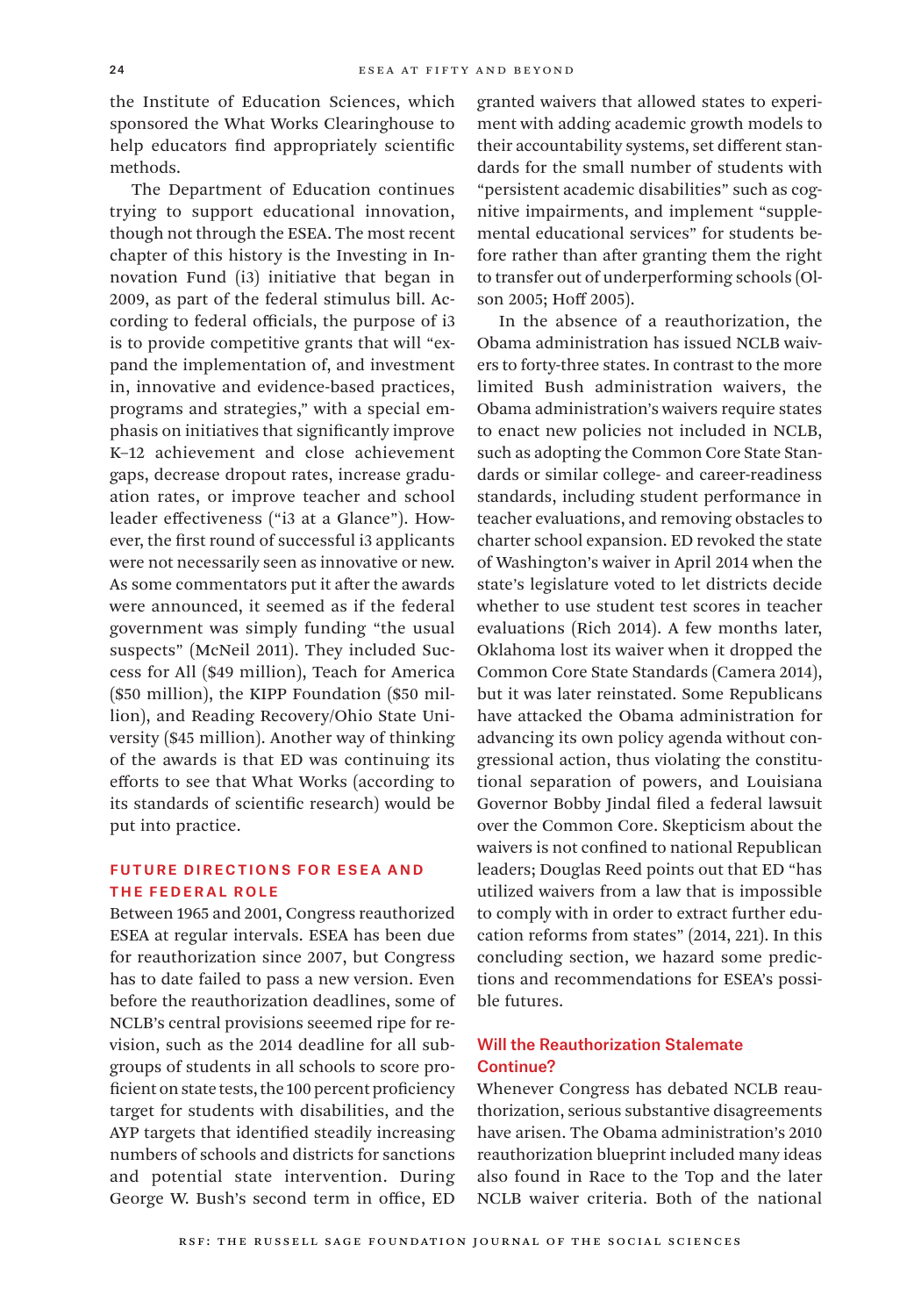teachers' unions and many members of Congress disagreed with these ideas. In 2011, the Senate Committee on Health, Education, Labor, and Pensions approved a reauthorization bill, but the Obama administration did not believe its provisions were strong enough and it never came up for a vote in the full Senate. In 2013, the Senate committee again approved a reauthorization bill with provisions that closely resembled the NCLB waiver requirements, but only Democrats voted for it. The House of Representatives passed a completely different bill that would have greatly reduced the federal government's role in school accountability. As in the past, conservative Republicans object in principle to a large federal presence in K–12 education. How much to spend on ESEA has also been an area of disagreement; in general, Democrats have wanted to increase funding and Republicans have wanted to decrease it. The promise of increased spending helped overcome objections to parts of NCLB during congressional deliberations in 2001, and without this promise, it has been even harder than it would otherwise have been to work through disagreements.

As of this writing, both the Senate and the House have passed versions of the ESEA reauthorization bill. The differences will need to be ironed out in conference committees and center on the nature of Title I funding—particularly funding portability—as well as the nature of federally-mandated reforms for underperforming schools. Without a conference agreement, no reauthorization bill will be forthcoming in the near future. Across policy areas, Congress is increasingly polarized, to the point of being unable or unwilling (or both) to pass new legislation and to perform routine tasks like oversight of executive-branch agencies and reauthorization of existing laws (Ravitch 2013; Mann and Ornstein 2006; Mettler 2014, 35). Other important programs, such as Temporary Assistance for Needy Families (Falk 2014), and the federal highway bill, are also overdue for reauthorization.

Even if one or the other party were to win both the presidency and control of both houses of Congress in 2016, gridlock could well continue if the Senate majority party has fewer than sixty senators. A Democratic sweep in

2016 is highly unlikely because the current House districts disadvantage Democratic candidates (McDonnell and Weatherford 2011). The Republican party is currently split over education issues, particularly the Common Core (Giroux 2013). Even with a Republican sweep in 2016, a reauthorization could be elusive, and the new president might follow the Obama administration's precedent and continue to use executive agency power to shape education policy.

A Department of Education able to sustain its policy agenda under a president of either party (and is not eliminated by conservatives) would imply a power shift from the generalist Congress to the specialist executive agency. In theory, this could mean a more expertisedriven federal policy. On the other hand, a greater role for the ED could also simply empower the few political appointees at the head of the agency to enact presidential priorities without reliance on the traditional mechanisms for policy legitimation—or without even consulting actors outside the inner circle.

If Congress does not reauthorize ESEA and the executive branch continues to shape policy unilaterally, one possible result would be more litigation, such as Louisiana Governor Bobby Jindal's suit over the Common Core State Standards, or a suit challenging the ability of the Department of Education to seek policy advances without explicit authorization from Congress to pursue them. These suits—no matter what the outcome—would further complicate the education policy landscape by placing into jeopardy the continuing relevance of ESEA. Because NCLB is currently unworkable as policy, if Congress remains unable to devise an alternative, a judicial ruling that denied the Department of Education the ability to grant waivers would throw federal educational policy into turmoil, and reinforce the status of states and localities as the primary locus of educational policymaking.

Other lawsuits, such as the *Vergara* suit in California—which ruled that California's tenure system violated poor students' right to a quality education—further highlight the multiplicity of actors within the educational arena and the sometimes limited ability of the federal government to play a meaningful role. As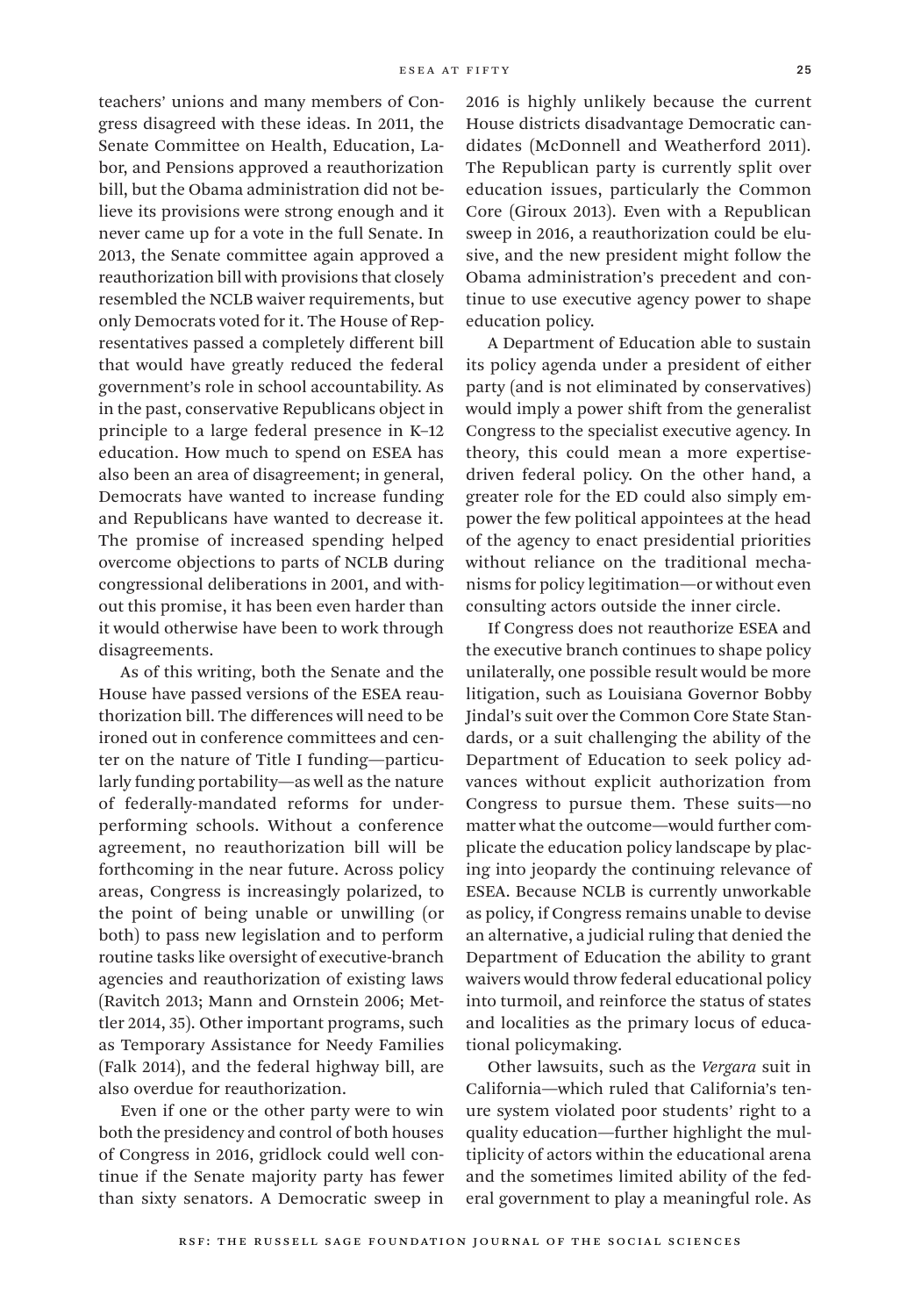in the state-level school finance equalization lawsuits, the *Vergara* case saw a state-level constitutional requirement for equal educational opportunity used to contest a central element of state educational law. Although earlier cases focused on the financing of schools, the *Vergara* case challenged the teacher tenure and employment provisions of the California code, which the plaintiffs allege disproportionately denied low-income and minority students access to a quality education. The state judge's agreement with the plaintiff's position is a harbinger of major reforms in California's system of teacher tenuring and dismissal—all without direct federal involvement. The U.S. practice of layering new educational authority on top of or adjacent to—existing educational authority creates a complex and, at times, contradictory educational policy environment. As a result, educational changes and institutional reforms may occur in venues far from Washington and outside federal control. At the same time, federal lawmakers and policy makers play a key role in establishing the contexts of educational change.

## Recommendations for a Future ESEA

The nine articles in this issue analyze different facets of ESEA but converge around a few key challenges to the federal government's ability to increase educational equality. One set of challenges comes from the complex relationships among the federal, state, and local governments, and the federal government's limited ability to influence education. Within the intergovernmental system as it currently exists, ED's leverage over states and school districts comes from the conditions that Congress includes in grant programs like Title I and the fiscal rules that govern how states and districts use the money. Based on his analysis of ED's history, Patrick McGuinn argues for an overall increase in the agency's statutory authority and administrative capacity. Nora Gordon and Sarah Reber advocate making ED's guidance on Title I fiscal rules clearer and more concise and disseminating these directions across the states and local school districts, thereby allowing school administrators to be more confident about using the flexibility already allowed by

federal law. Although a reauthorized ESEA (should there be one) may be more flexible in its requirements for state testing, Lorraine Mc-Donnell identifies the mandates on states to disaggregate test scores by demographic subgroups and to participate in the NAEP as two positive elements of the current system that should continue.

Several articles in this issue identify persistent inequity of educational resources as a major obstacle to achieving greater educational and social equality. Over ESEA's fifty-year history, the federal government has not had much effect on finance equity because it has provided 10 percent or less of total educational revenue. Because states have the constitutional authority over public education, the federal government cannot directly compel states to change how they fund schooling. However, it might be able to use the funding it controls more strategically. For example, Rucker Johnson argues that Title I could be refined so that it rewards rather than crowds out local funding effort, boosts spending in low-wealth school districts, and narrows spending inequality. Eric Houck and Elizabeth DeBray propose an expansion of ESEA to include competitive grants that would reward states for addressing inequalities in finance and ultimately reduce interstate variations in school spending.

Since 1965, policymakers' aspirations for ESEA have grown from simply providing funds for education to supporting improvement in teaching and learning. As David Cohen and Susan Moffitt explain in their article, these expanded aspirations have not been paired with practices that offer direct paths for improving the quality of instruction. Based on their research, Cohen and Moffitt call for the federal government to engage with nongovernmental organizations, following the model of the Comprehensive School Reform Demonstration Project, to build a stronger system within the limits on federal power. According to both Patricia Gándara and Gloria Ladson-Billings, federal policy also needs to shift away from a deficit framing of low-income students, students of color, and students in ELL programs. Ladson-Billings calls for culturally responsive pedagogy to be a priority. Gándara argues, on the basis of research that highlights the advan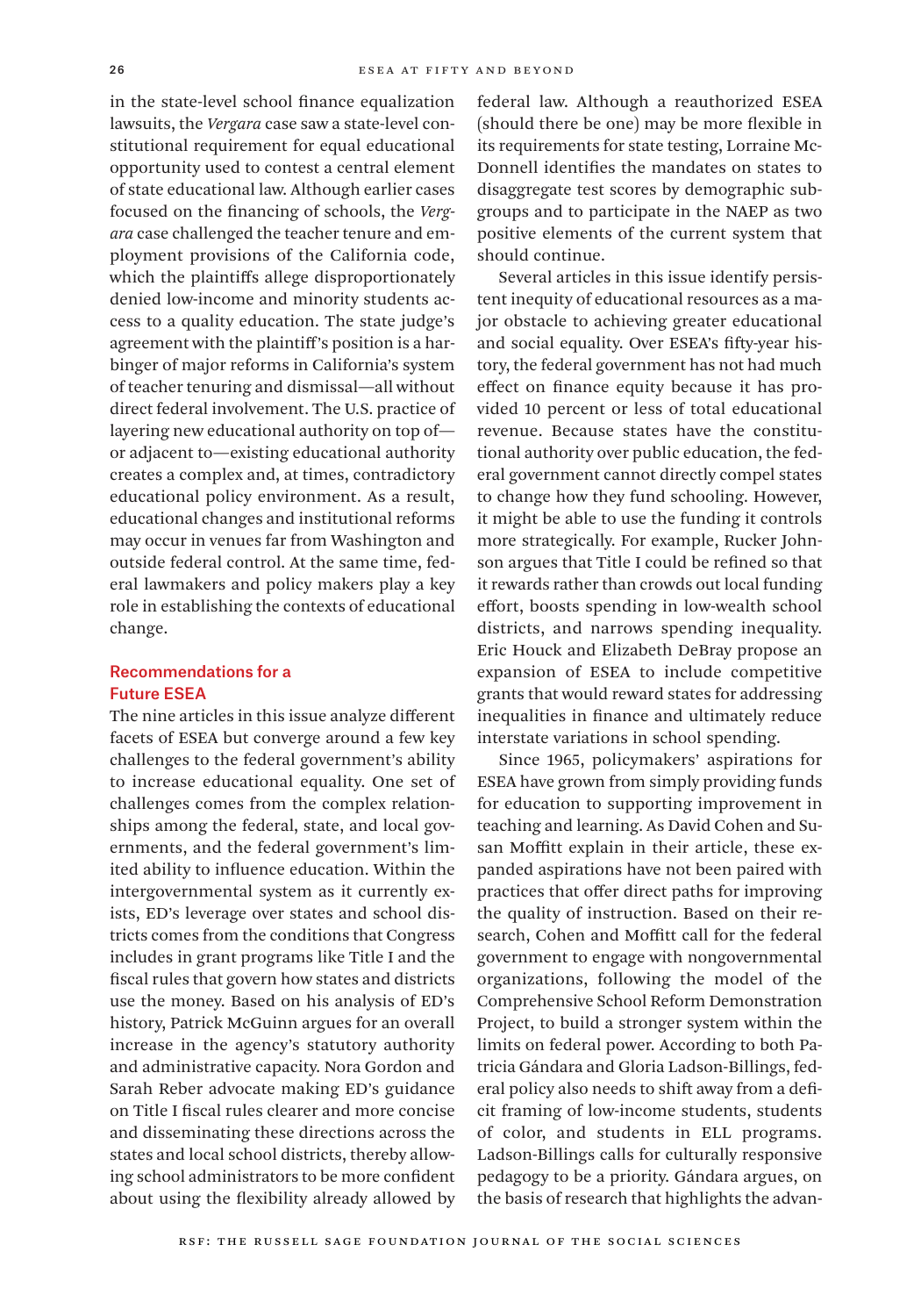tages of bilingualism, that federal policy should reverse its post-NCLB emphasis on English-language acquisition, and instead focus on developing true academic bilingualism.

Finally, the articles in this issue also call attention to the need for change in other policies that create the context in which ESEA operates. Erica Frankenberg and Kendra Taylor call attention to ESEA's power as a lever for school integration, arguing for increased federal attention to new forms of racial segregation and inequality. Federal officials could make clear that diversity and equality are still priorities, and federal spending programs like ESEA and grants to magnet and charter schools could all align around the goal of maintaining diversity. Public schooling is only one part of low-income students' overall life experiences. Several authors note that to make U.S. society more egalitarian, policy also needs to address disparities in nutrition, health, housing, and exposure to violence.

## **CONCLUSION**

When President Johnson signed ESEA in 1965, his remarks looked forward to a time when compensatory education for low-income students would help them overcome the limitations imposed by poverty. Indeed, Johnson and his political allies believed that the Great Society programs, including ESEA, would lead to a future in which poverty no longer threatened Americans. Federal funding coupled with judicial and executive action clearly provided leverage for desegregation of southern public schools. Although economic analyses suggest that ESEA did have some modest positive effects on students' educational attainment and employment prospects, it is clear in retrospect that a relatively small federal contribution to K–12 education spending, deployed in supplemental programs for a subpopulation of students, could not have lived up to Johnson's larger promises.

Fifty years later, policymakers still have audacious goals for ESEA as the centerpiece of an expanded federal presence in K–12 education. The ESEA reauthorization passed during Bill Clinton's presidency used federal funding for "improving America's schools" by pushing states toward standards-based education re-

form. President George W. Bush's version of ESEA promised that no child would be "left behind" and called on public schools to educate all of their students to a common level of proficiency within twelve years. President Barack Obama has organized his administration's education policy around "college and career readiness" for all high school graduates. On one hand, these goals are more modest than LBJ's: they do not place public education at the center of a strategy for eradicating poverty. On the other hand, they are in fact more ambitious than the goals of 1965, because they attempt to use a federal program not just as leverage on state and local policies, but also as a way to make teaching and learning more effective at the classroom level. The nine articles in this issue of *RSF* analyze how these shifts took place, where they have succeeded and fallen short, and where ESEA might go in the future.

## **REFERENCES**

- Alexander, Michelle. 2010. *The New Jim Crow: Mass Incarceration in the Age of Colorblindness.* New York: The New Press.
- Bailey, Stephen Kemp, and Edith K. Mosher. 1968. *ESEA: The Office of Education Administers a Law*. Syracuse, N.Y.: Syracuse University Press.
- Bestor, Arthur Eugene. 1953. *Educational Wastelands: The Retreat from Learning in Our Public Schools*. Urbana: University of Illinois Press.
- Borman, Geoffrey D., and Jerome V. D'Agostino. 2001. "Title I and Student Achievement: A Quantitative Synthesis." In *Title I: Compensatory Education at the Crossroads*, edited by Geoffrey D. Borman, Samuel C. Stringfield and Robert E. Slavin. New York: Routledge.
- Camera, Lauren. 2014. "Oklahoma, Louisiana Center Stage in Common-Core Fight." *Education Week*, September 10, 2014, p. 21.
- Cascio, Elizabeth U., and Sarah Reber. 2013. "The K-12 Education Battle." In *Legacies of the War on Poverty*, edited by Sheldon Danziger. New York: Russell Sage Foundation.
- Cascio, Elizabeth U., Nora Gordon, and Sarah Reber. 2013. "Local Responses to Federal Grants: Evidence from the Introduction of Title I in the South." *American Economic Journal* 5(3): 126– 59.
- Cohen, David K., and Susan L. Moffitt. 2009. *The*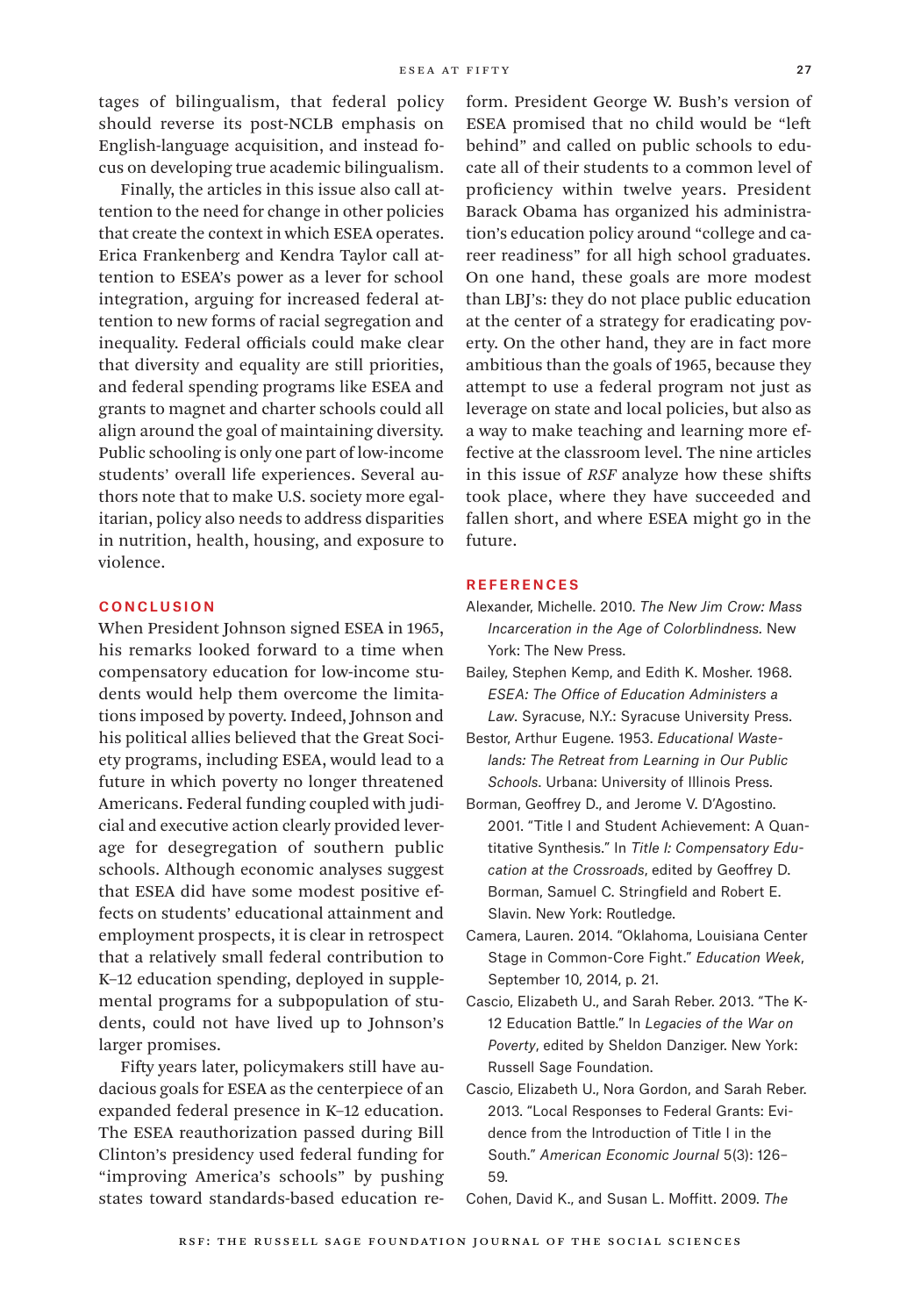*Ordeal of Equality: Did Federal Regulation Fix the Schools?* Cambridge, Mass.: Harvard University Press.

Cornman, Stephen Q. 2013. "Revenues and Expenditures for Public Elementary and Secondary Education: School Year 2010–11 (Fiscal Year 2011)." NCES no. 2013–342. Washington: National Center for Education Statistics.

"Crisis in Education." *Life*, March 24, 1958, 25–37.

- DeNavas-Walt, Carmen, and Bernadette D. Proctor. 2014. "Income and Poverty in the United States: 2013." Current Population Reports, series P60, no. 249. Washington: Government Printing Office for U.S. Bureau of the Census. Available at: [http://www.census.gov/content/dam/Census](http://www.census.gov/content/dam/Census/library/publications/2014/demo/p60-249.pdf)  [/library/publications/2014/demo/p60-249.pdf](http://www.census.gov/content/dam/Census/library/publications/2014/demo/p60-249.pdf)  (accessed August 24, 2015).
- Douglas, Davison M. 2005. *Jim Crow Moves North: The Battle over Northern School Segregation, 1865–1954*. New York: Cambridge University Press.
- Falk, Gene. 2014. *The Temporary Assistance for Needy Families (TANF) Block Grant: Responses to Frequently Asked Questions.* CRS Report. Washington: Congressional Research Service.

Gardner, John W. 1961. *Excellence: Can We Be Equal and Excellent Too?* New York: Harper.

- Giroux, Greg. 2013. "Republicans Win Congress as Democrats Get Most Votes." *Bloomberg News*, March 18. Available at: [http://www.bloomberg](http://www.bloomberg.com/news/2013-03-19/republicans-win-congress-as-democrats-get-most-votes.html)  [.com/news/2013-03-19/republicans-win](http://www.bloomberg.com/news/2013-03-19/republicans-win-congress-as-democrats-get-most-votes.html)  [-congress-as-democrats-get-most-votes.html](http://www.bloomberg.com/news/2013-03-19/republicans-win-congress-as-democrats-get-most-votes.html)  (accessed July 10, 2015).
- Goldin, Claudia Dale, and Lawrence F. Katz. 2008. *The Race Between Education and Technology*. Cambridge, Mass.: Belknap Press of Harvard University Press.

Gordon, Nora. 2004. "Do Federal Grants Boost School Spending?: Evidence from Title I." *Journal of Public Economics* 88(9/10): 1771–92. doi: 10.1016/j.jpubeco.2003.09.002.

- Graham, Hugh Davis. 1984. *The Uncertain Triumph: Federal Education Policy in the Kennedy and Johnson Years*. Chapel Hill: University of North Carolina Press.
- Harrington, Michael. 1962. *The Other America: Poverty in the United States*. New York: Macmillan.
- Hoff, David J. 2005. "States to Get New Options on NCLB Law." *Education Week*, April 13, 2005, p. 1.

Hughes, John F., and Anne O. Hughes. 1972. *Equal Education: A New National Strategy*. Bloomington: Indiana University Press.

Jeffrey, Julie Roy. 1978. *Education for Children of the Poor: A Study of the Origins and Implementation of the Elementary and Secondary Education Act of 1965*. Columbus: Ohio State University Press.

Jennings, John F. 2001. "Title I: Its Legislative History and Its Promise." In *Title I: Compensatory Education at the Crossroads*, edited by Geoffrey D. Borman, Samuel C. Stringfield and Robert E. Slavin. Mahwah, N.J.: Lawrence Erlbaum.

Johnson, Lyndon Baines. 1965. "Johnson's Remarks on Signing the Elementary and Secondary Education Act." LBJ Presidential Library. Available at: [http://www.lbjlibrary.org/lyndon-baines-johnson](http://www.lbjlibrary.org/lyndon-baines-johnson/timeline/johnsons-remarks-on-signing-the-elementary-and-secondary-education-act)  [/timeline/johnsons-remarks-on-signing-the](http://www.lbjlibrary.org/lyndon-baines-johnson/timeline/johnsons-remarks-on-signing-the-elementary-and-secondary-education-act)  [-elementary-and-secondary-education-act](http://www.lbjlibrary.org/lyndon-baines-johnson/timeline/johnsons-remarks-on-signing-the-elementary-and-secondary-education-act) (accessed August 24, 2015).

- Katz, Michael B. 2013. *The Undeserving Poor: America's Enduring Confrontation with Poverty*, 2nd ed. New York: Oxford University Press.
- Kearney, Charles Philip. 1967. "The 1964 Presidential Task Force on Education and the Elementary and Secondary Education Act of 1965." Ph.D. diss., Department of Education, University of Chicago.

Kohn, Alfie. 2004. "NCLB and the Effort to Privatize Public Education." In *Many Children Left Behind,* edited by Deborah Meier and George Wood. Boston: Beacon Press.

Mann, Thomas E., and Norman J. Ornstein. 2006. *The Broken Branch: How Congress Is Failing America and How to Get It Back on Track.* New York: Oxford University Press.

Manna, Paul. 2006. *School's In: Federalism and the National Educational Agenda*. Washington, D.C.: Georgetown University Press.

McDermott, Kathryn A. 2011. *High-Stakes Reform: The Politics of Educational Accountability*. Washington, D.C.: Georgetown University Press.

McDermott, Kathryn A., Elizabeth H. DeBray, Erica Frankenberg, Anna Fung-Morley, and Anne Elizabeth Blankenship. 2014. "Good Intentions, Limited Impact: The Technical Assistance for Student Assignment Plans Program." Working paper. Amherst: University of Massachusetts. Available at: [http://school-diversity.org/pdf/Good](http://school-diversity.org/pdf/Good_Intentions_Limited_Impact.pdf)  Intentions Limited Impact.pdf (accessed July 10, 2015).